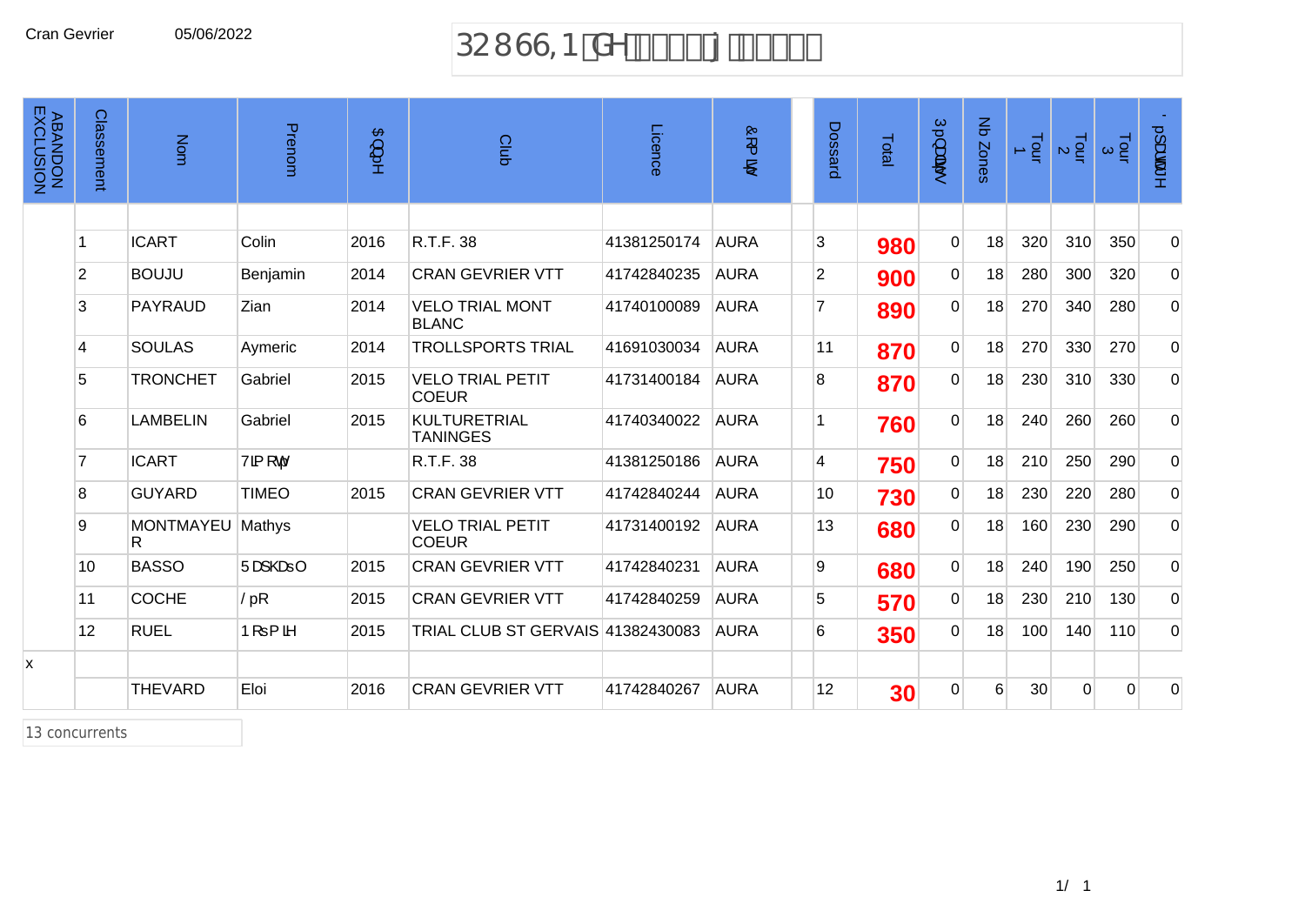#### Cran Gevrier 05/06/2022 897CI J 9F H9 'XY '% \$\$ { '&\$%

| <b>ABANDON<br/>ABANDON</b> | Classement | Nom            | Prenom                      | 召<br>ب<br>5 | Club                                    | Licence     | Ò<br>$\overline{\phantom{1}}$<br>B) | Dossard | Total | Ģ<br>سه<br>. वर्षके<br>to. | $\Xi$<br>Zones | $\frac{1}{2}$ | $\frac{1}{2}$ | $\frac{1}{9}$ $\approx$ | $\frac{1}{2}$<br>, සය ^ |
|----------------------------|------------|----------------|-----------------------------|-------------|-----------------------------------------|-------------|-------------------------------------|---------|-------|----------------------------|----------------|---------------|---------------|-------------------------|-------------------------|
|                            |            |                |                             |             |                                         |             |                                     |         |       |                            |                |               |               |                         |                         |
|                            |            | <b>GUILLOT</b> | <b>THIMOTEE</b>             | 2012        | <b>JURA SUD TRIAL</b>                   | 42390450024 | 42                                  | 101     | 960   | $\Omega$                   | 18             | 290           | 330           | 340                     | $\overline{0}$          |
|                            | 2          | <b>VINCENT</b> | $\check{\mathsf{S}}$ . [. ] | 2011        | TRIAL CLUB DES<br><b>CRAMPONS.</b>      | 41430030034 | <b>AURA</b>                         | 108     | 900   | $\Omega$                   | 18             | 320           | 270           | 310                     | $\Omega$                |
|                            | 3          | <b>TARDY</b>   | Jonathan                    |             | <b>KULTURETRIAL</b><br><b>TANINGES</b>  | 41740340024 | <b>AURA</b>                         | 100     | 840   | $\overline{0}$             | 18             | 220           | 300           | 320                     | $\overline{0}$          |
|                            | 4          | <b>QUERE</b>   | Titouan                     | 2013        | <b>CRAN GEVRIER VTT</b>                 | 41742840254 | <b>AURA</b>                         | 104     | 770   | $\overline{0}$             | 18             | 200           | 250           | 320                     | $\overline{0}$          |
|                            | 5          | <b>MAITRE</b>  | Lucas                       | 2012        | <b>VELO TRIAL PETIT</b><br><b>COEUR</b> | 41731400180 | <b>AURA</b>                         | 107     | 720   | $\Omega$                   | 18             | 210           | 250           | 260                     | $\Omega$                |
|                            | 6          | <b>OLLIER</b>  | Jules                       | 2012        | TRIAL CLUB DES<br><b>CRAMPONS.</b>      | 41430030029 | <b>AURA</b>                         | 103     | 690   | $\overline{0}$             | 18             | 230           | 220           | 240                     | $\Omega$                |
|                            |            | LARNAUD        | Clement                     | 2011        | <b>AC ANNONAY</b>                       | 41071340118 | <b>AURA</b>                         | 105     | 650   | $\overline{0}$             | 18             | 180           | 300           | 170                     | $\overline{0}$          |
|                            | 8          | THEAU          | Erwann                      |             | <b>CRAN GEVRIER VTT</b>                 | 41742840261 | <b>AURA</b>                         | 102     | 650   | $\Omega$                   | 18             | 230           | 240           | 180                     | $\Omega$                |
|                            | 9          | <b>BOUYON</b>  | Gabriel                     | 2009        | <b>CRAN GEVRIER VTT</b>                 | 41742840268 | <b>AURA</b>                         | 106     | 590   | $\overline{0}$             | 18             | 190           | 190           | 210                     | $\overline{0}$          |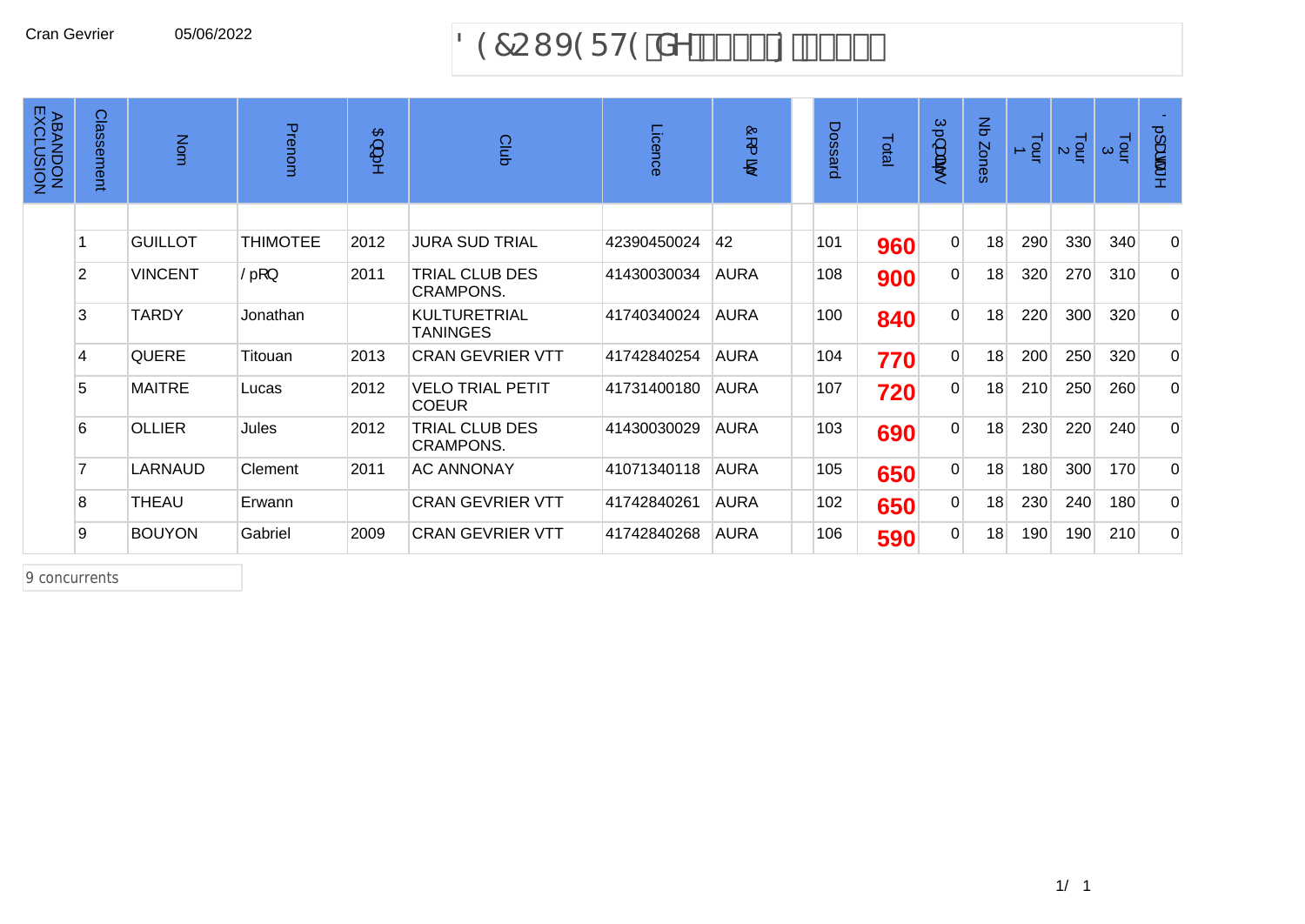#### Cran Gevrier 05/06/2022 **383, 1991 DI** D=@@9 XY &\$%& { &\$%

| <b>ABANDON<br/>ABANDON</b> | Classement     | Nom                             | Prenom                     | $\mathfrak{B}$ ) | Club                              | Licence     | òr (<br>$\mathbf{B}^i$ | Dossard | Total | Ú.}a#ā.<br>to. | Nb Zones | $\frac{1}{2}$ | $\frac{1}{2}$ $\alpha$ | $\frac{1}{2}$ $\alpha$ | $0.1$ ææ"<br>$\geq$ |
|----------------------------|----------------|---------------------------------|----------------------------|------------------|-----------------------------------|-------------|------------------------|---------|-------|----------------|----------|---------------|------------------------|------------------------|---------------------|
|                            |                |                                 |                            |                  |                                   |             |                        |         |       |                |          |               |                        |                        |                     |
|                            |                | <b>CLERC</b>                    | Nolan                      | 2013             | <b>CRAN GEVRIER VTT</b>           | 41742840236 | <b>AURA</b>            | 251     | 930   | $\overline{0}$ | 18       | 300           | 280                    | 350                    | $\overline{0}$      |
|                            | $\overline{2}$ | <b>ACCAMBRAY</b>                | Gaspard                    | 2013             | <b>CRAN GEVRIER VTT</b>           | 41742840208 | <b>AURA</b>            | 260     | 830   | $\Omega$       | 18       | 260           | 290                    | 280                    | $\overline{0}$      |
|                            | 3              | <b>BUCHER</b>                   | Malo                       | 2012             | <b>VC JURASSIA</b>                | 10105574376 | <b>SUISSE</b>          | 254     | 820   | $\overline{0}$ | 18       | 260           | 270                    | 290                    | $\overline{0}$      |
|                            | 4              | <b>RUEL</b>                     | Vã(…[                      | 2012             | TRIAL CLUB ST GERVAIS 41382430060 |             | <b>AURA</b>            | 255     | 800   | $\overline{0}$ | 18       | 240           | 250                    | 310                    | $\overline{0}$      |
|                            | 5              | VAN DE VEN                      | Artemise                   | 2012             | <b>VTBJ</b>                       | 10101211602 | <b>SUISSE</b>          | 253     | 720   | $\overline{0}$ | 18       | 200           | 250                    | 270                    | $\overline{0}$      |
|                            | 6              | <b>LYARD</b>                    | Loris                      | 2012             | <b>CRAN GEVRIER VTT</b>           | 41742840257 | <b>AURA</b>            | 256     | 590   | $\overline{0}$ | 18       | 170           | 220                    | 200                    | $\overline{0}$      |
|                            | $\overline{7}$ | <b>DEBURE</b>                   | Ethan                      | 2013             | <b>V.C RUMILLIEN</b>              | 41740500360 | <b>AURA</b>            | 261     | 570   | $\Omega$       | 18       | 160           | 180                    | 230                    | $\overline{0}$      |
|                            | 8              | <b>BOUVARD</b><br><b>BURNET</b> | $\hat{O}$  { ^} c          | 2013             | <b>CRAN GEVRIER VTT</b>           | 41742840232 | <b>AURA</b>            | 250     | 550   | $\overline{0}$ | 18       | 160           | 180                    | 210                    | $\overline{0}$      |
|                            | 9              | <b>OZIER</b>                    | Thibaut                    | 2012             | <b>V.C.RUMILLIEN</b>              | 41740500312 | <b>AURA</b>            | 263     | 550   | $\overline{0}$ | 18       | 180           | 210                    | 160                    | $\overline{0}$      |
|                            | 10             | PEYRET                          | Louka                      | 2015             | <b>CRAN GEVRIER VTT</b>           | 41742840246 | <b>AURA</b>            | 264     | 530   | $\overline{0}$ | 18       | 140           | 180                    | 210                    | $\Omega$            |
|                            | 11             | <b>BLOEM</b>                    | Milan                      | 2014             | <b>CRAN GEVRIER VTT</b>           | 41742840207 | <b>AURA</b>            | 257     | 460   | $\overline{0}$ | 18       | 150           | 160                    | 150                    | $\overline{0}$      |
|                            | 12             | <b>MORVAND</b>                  | Titouan                    | 2012             | <b>CRAN GEVRIER VTT</b>           | 41742840250 | <b>AURA</b>            | 258     | 450   | $\Omega$       | 18       | 160           | 160                    | 130                    | $\overline{0}$      |
|                            | 13             | <b>JOURDAN</b>                  | Thibault                   | 2012             | TRIAL CLUB ST GERVAIS 41382430085 |             | <b>AURA</b>            | 262     | 430   | $\overline{0}$ | 18       | 110           | 190                    | 130                    | $\overline{0}$      |
|                            | 14             | <b>BONNOT</b>                   | Axel                       | 2012             | <b>CRAN GEVRIER VTT</b>           | 41742840220 | <b>AURA</b>            | 252     | 380   | $\overline{0}$ | 18       | 130           | 110                    | 140                    | $\overline{0}$      |
|                            | 15             | <b>MARIE</b>                    | $\check{\mathsf{S}}$ . [ } | 2013             | <b>CRAN GEVRIER VTT</b>           | 41742840245 | <b>AURA</b>            | 259     | 180   | $\overline{0}$ | 18       | 50            | 80                     | 50                     | $\Omega$            |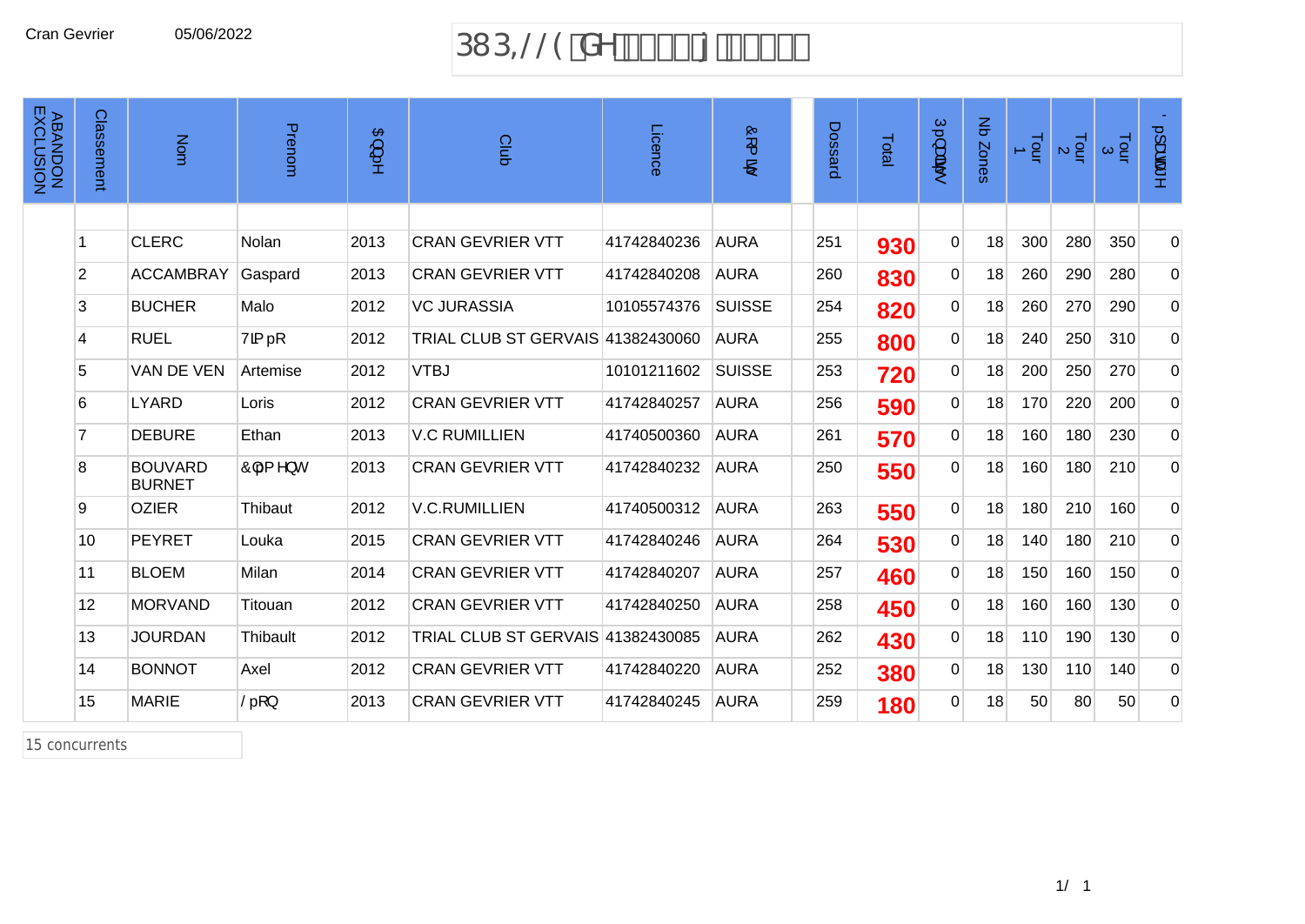#### 89H9BH9'XY'%\$\$'{'&\$%%'

| <b>ABANDON<br/>ABANDON</b> | Classement      | Nom                           | Prenom                         | $\mathfrak{B}$ ) | Club                                      | Licence     | òr (<br><b>图</b> | Dossard | Total | Ú.}a#ã.•        | Nb Zones | $\frac{1}{2}$ | $\frac{1}{2}$ | $\frac{1}{9}$ $\alpha$ | $0.1$ adat ^   |
|----------------------------|-----------------|-------------------------------|--------------------------------|------------------|-------------------------------------------|-------------|------------------|---------|-------|-----------------|----------|---------------|---------------|------------------------|----------------|
|                            |                 |                               |                                |                  |                                           |             |                  |         |       |                 |          |               |               |                        |                |
|                            | 1               | <b>TARDY</b>                  | Tæ@[                           | 2008             | <b>KULTURETRIAL</b><br><b>TANINGES</b>    | 41740340025 | <b>AURA</b>      | 200     | 930   | $\Omega$        | 18       | 290           | 320           | 320                    | $\overline{0}$ |
|                            | $\overline{2}$  | <b>FAVIER</b>                 | Paco                           | 2011             | TRIAL CLUB DES<br><b>CRAMPONS.</b>        | 41430030024 | <b>AURA</b>      | 204     | 860   | $\mathbf 0$     | 18       | 280           | 310           | 270                    | $\overline{0}$ |
|                            | 3               | <b>BASSO</b>                  | Loris                          | 2011             | <b>CRAN GEVRIER VTT</b>                   | 41742840221 | <b>AURA</b>      | 221     | 840   | 0               | 18       | 260           | 280           | 300                    | $\overline{0}$ |
|                            | 4               | <b>CHEUCLE</b>                | Evan                           | 2010             | <b>TRIAL CLUB DES</b><br><b>CRAMPONS.</b> | 41430030021 | <b>AURA</b>      | 225     | 830   | $\overline{0}$  | 18       | 270           | 300           | 260                    | $\overline{0}$ |
|                            | 5               | <b>BERGERY</b>                | <b>Batiste</b>                 | 2011             | TRIAL CLUB ST GERVAIS 41382430061         |             | <b>AURA</b>      | 207     | 800   | $\mathbf 0$     | 18       | 260           | 260           | 280                    | $\overline{0}$ |
|                            | 6               | <b>GRIGNON</b>                | Tivisiau                       | 2011             | <b>JURA SUD TRIAL</b>                     | 42390450016 | 42               | 213     | 790   | $\overline{0}$  | 18       | 240           | 300           | 250                    | $\overline{0}$ |
|                            | $\overline{7}$  | <b>GIRARDI</b>                | Maxence                        | 2007             | <b>JURA SUD TRIAL</b>                     | 42390450035 | 42               | 223     | 770   | $\vert 0 \vert$ | 18       | 260           | 220           | 290                    | $\overline{0}$ |
|                            | 8               | <b>AYMARD</b>                 | Evan                           | 2011             | <b>TC des Crampons</b>                    | 41430030036 | <b>AURA</b>      | 226     | 760   | $\overline{0}$  | 18       | 210           | 280           | 270                    | $\overline{0}$ |
|                            | 9               | <b>GRABINSKI</b>              | Evan                           | 2011             | <b>CRAN GEVRIER VTT</b>                   | 41742840243 | <b>AURA</b>      | 201     | 750   | $\overline{0}$  | 18       | 250           | 260           | 240                    | $\overline{0}$ |
|                            | 10 <sup>1</sup> | <b>DORME</b>                  | Alex                           | 2008             | A.C. ANNONAY VTT                          | 41071340108 | <b>AURA</b>      | 216     | 750   | $\Omega$        | 18       | 240           | 260           | 250                    | $\overline{0}$ |
|                            | 11              | <b>VILLARS</b>                | Jalane                         | 2005             | <b>RTF 38</b>                             | 41381250169 | <b>AURA</b>      | 203     | 750   | 0               | 18       | 190           | 260           | 300                    | $\overline{0}$ |
|                            | 12              | <b>QUERE</b>                  | Elouan                         | 2009             | <b>CRAN GEVRIER VTT</b>                   | 41742840255 | <b>AURA</b>      | 212     | 740   | 0               | 18       | 260           | 230           | 250                    | $\overline{0}$ |
|                            | 13              | <b>LEY</b>                    | <b>EMILIEN</b>                 | 2009             | <b>V.C.RUMILLIEN</b>                      | 41740500302 | <b>AURA</b>      | 230     | 740   | $\overline{0}$  | 18       | 240           | 220           | 280                    | $\overline{0}$ |
|                            | 14              | <b>DAVIET</b>                 | Numa                           | 2006             | <b>CRAN GEVRIER VTT</b>                   | 41742840242 | <b>AURA</b>      | 214     | 740   | $\overline{0}$  | 18       | 240           | 270           | 230                    | $\overline{0}$ |
|                            | 15              | <b>GENET</b>                  | <b>Ulysse</b>                  | 2009             | R.T.F. 38                                 | 41381250033 | <b>AURA</b>      | 208     | 730   | 0               | 18       | 260           | 230           | 240                    | $\overline{0}$ |
|                            | 16              | <b>BLANC</b><br><b>GONNET</b> | $\check{S}$ . [. } $\tilde{a}$ | 2010             | <b>VELO TRIAL PETIT</b><br><b>COEUR</b>   | 41731400196 | <b>AURA</b>      | 220     | 720   | $\Omega$        | 18       | 230           | 230           | 260                    | $\overline{0}$ |
|                            | 17              | <b>FOURNIER</b>               | Hugo                           | 2011             | TRIAL CLUB DES<br><b>CRAMPONS.</b>        | 41430030025 | <b>AURA</b>      | 228     | 720   | $\overline{0}$  | 18       | 230           | 260           | 230                    | $\overline{0}$ |
|                            | 18              | <b>VINCENT</b>                | Victor                         | 2008             | TRIAL CLUB DES<br><b>CRAMPONS.</b>        | 41430030035 | <b>AURA</b>      | 229     | 710   | $\mathbf 0$     | 18       | 240           | 250           | 220                    | $\mathbf 0$    |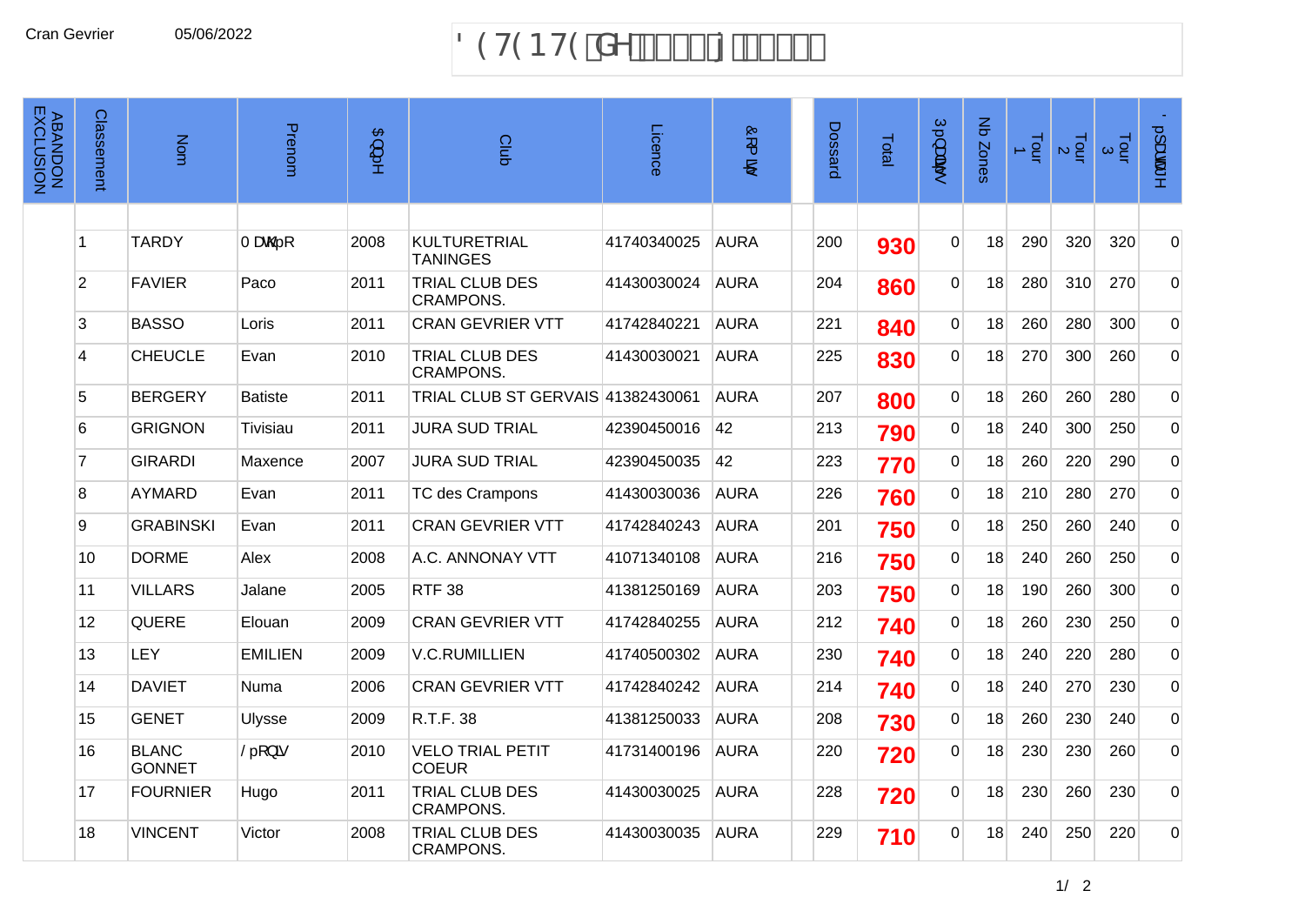# Cran Gevrier 05/06/2022 05/06/2022 89H9BH9 XY '% \$\$ { &\$%%

| 19 | <b>DRAVET</b>                  | Quentin       | 2011 | <b>VELO TRIAL PETIT</b><br><b>COEUR</b>  | 41731400176 | <b>AURA</b>   | 219 | 710 | $\Omega$       | 18 | 220 | 240 | 250 | $\overline{0}$ |
|----|--------------------------------|---------------|------|------------------------------------------|-------------|---------------|-----|-----|----------------|----|-----|-----|-----|----------------|
| 20 | <b>FERNANDEZ</b>               | Enzo          | 2011 | <b>CRAN GEVRIER VTT</b>                  | 41742840233 | <b>AURA</b>   | 206 | 690 | $\overline{0}$ | 18 | 220 | 230 | 240 | $\Omega$       |
| 21 | TOURNIER                       | Mathis        |      |                                          | LJ          |               | 231 | 630 | $\overline{0}$ | 18 | 180 | 230 | 220 | $\Omega$       |
| 22 | <b>MAHUT</b>                   | Samuel        | 2010 | <b>VELO TRIAL PETIT</b><br><b>COEUR</b>  | 41731400188 | <b>AURA</b>   | 217 | 590 | $\Omega$       | 18 | 190 | 200 | 200 | $\Omega$       |
| 23 | <b>COVAREL</b>                 | Flavien       | 2008 | <b>V.C.RUMILLIEN</b>                     | 41740500125 | <b>AURA</b>   | 224 | 570 | $\overline{0}$ | 18 | 190 | 180 | 200 | $\Omega$       |
| 24 | <b>SARZI</b><br><b>SARTORI</b> | <b>Stessy</b> | 2007 | <b>AMSL FREJUS VTT</b>                   | 53831020674 | 53            | 215 | 560 | $\Omega$       | 18 | 150 | 210 | 200 | $\Omega$       |
| 25 | <b>BUTTY</b>                   | Mae           | 2011 | <b>VTBJ</b>                              | 10107737779 | <b>SUISSE</b> | 211 | 510 | $\Omega$       | 18 | 180 | 140 | 190 | $\Omega$       |
| 26 | <b>EMONET</b>                  | Isaline       | 2011 | <b>CRAN GEVRIER VTT</b>                  | 41742840253 | <b>AURA</b>   | 202 | 500 | $\overline{0}$ | 18 | 150 | 170 | 180 | $\Omega$       |
| 27 | <b>ZUCCHELLI</b>               | Maxence       | 2010 | <b>TRIAL CLUB ST GERVAIS 41382430056</b> |             | <b>AURA</b>   | 227 | 470 | 0              | 18 | 130 | 120 | 220 | $\overline{0}$ |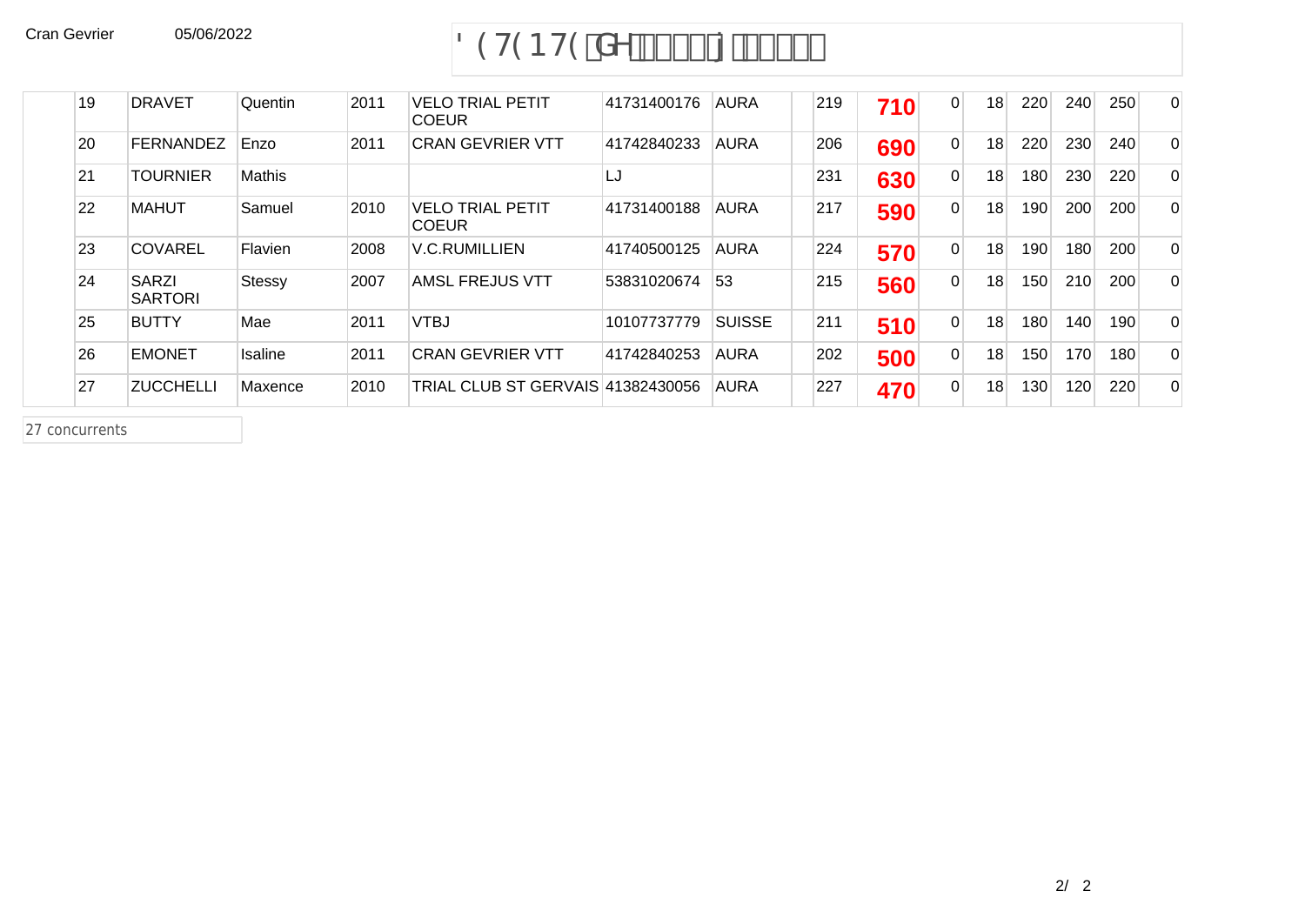# Cran Gevrier 05/06/2022  $A \oplus A \oplus A \oplus XY$   $8\$\$$ ,  $\{8\$\$$ -

| ABANDON<br>ABANDON<br>EXCLUSION | Classement | Nom                                                 | Prenom        | 日<br>پ<br>.s | Club                              | Licence     | òr (<br>$\mathbf{P}$ | Dossard | Total | $\subseteq$<br>ी अंब<br>to. | $\mathbf{\Xi}$<br>Zones | $\frac{1}{2}$ | $\frac{1}{2}$ | $\frac{1}{2}$ $\circ$ | $\circ$<br>ىپ<br>க்கூ<br>$\mathbf{v}$ |
|---------------------------------|------------|-----------------------------------------------------|---------------|--------------|-----------------------------------|-------------|----------------------|---------|-------|-----------------------------|-------------------------|---------------|---------------|-----------------------|---------------------------------------|
|                                 |            |                                                     |               |              |                                   |             |                      |         |       |                             |                         |               |               |                       |                                       |
|                                 |            | <b>MOLFINE</b>                                      | Kentin        | 2010         | VELO SAINT JU 07                  | 41070170011 | <b>AURA</b>          | 450     | 970   | $\overline{0}$              | 18                      | 350           | 340           | 280                   | $\overline{0}$                        |
|                                 | 2          | <b>ASSELIN DE</b><br><b>WILLIENCOU</b><br><b>RT</b> | Zian          | 2008         | PASSION VTT VENELLES 53130700101  |             | <b>PACA</b>          | 453     | 910   | 0                           | 18                      | 290           | 290           | 330                   | $\overline{0}$                        |
|                                 | 3          | <b>ZUCCHELLI</b>                                    | Axel          | 2009         | TRIAL CLUB ST GERVAIS 41382430055 |             | <b>AURA</b>          | 455     | 850   | $\overline{0}$              | 18                      | 270           | 250           | 330                   | $\Omega$                              |
|                                 | 4          | FINSTERWAL Nayan<br>D.                              |               | 2010         | VC JRASSIA                        | 10079554027 | <b>SUISSE</b>        | 451     | 720   | $\overline{0}$              | 18                      | 200           | 250           | 270                   | $\overline{0}$                        |
|                                 | 5          | <b>PINARD</b>                                       | <b>THOMAS</b> | 2008         | <b>M'VTT</b>                      | 41740330014 | <b>AURA</b>          | 454     | 540   | $\overline{0}$              | 18                      | 200           | 120           | 220                   | $\overline{0}$                        |
|                                 | 6          | <b>RUBATTEL</b>                                     | Nina          | 2009         | <b>VTBJ</b>                       | 10082287912 | <b>SUISSE</b>        | 452     | 510   | 0 <sup>1</sup>              | 18                      | 160           | 70            | 280                   | $\overline{0}$                        |
|                                 |            | <b>BRUNET</b>                                       | Julien        | 2011         | S.S.O.L HABSHEIM                  | 46680950095 | 46                   | 407     | 490   | $\overline{0}$              | 18                      | 130           | 130           | 230                   | $\Omega$                              |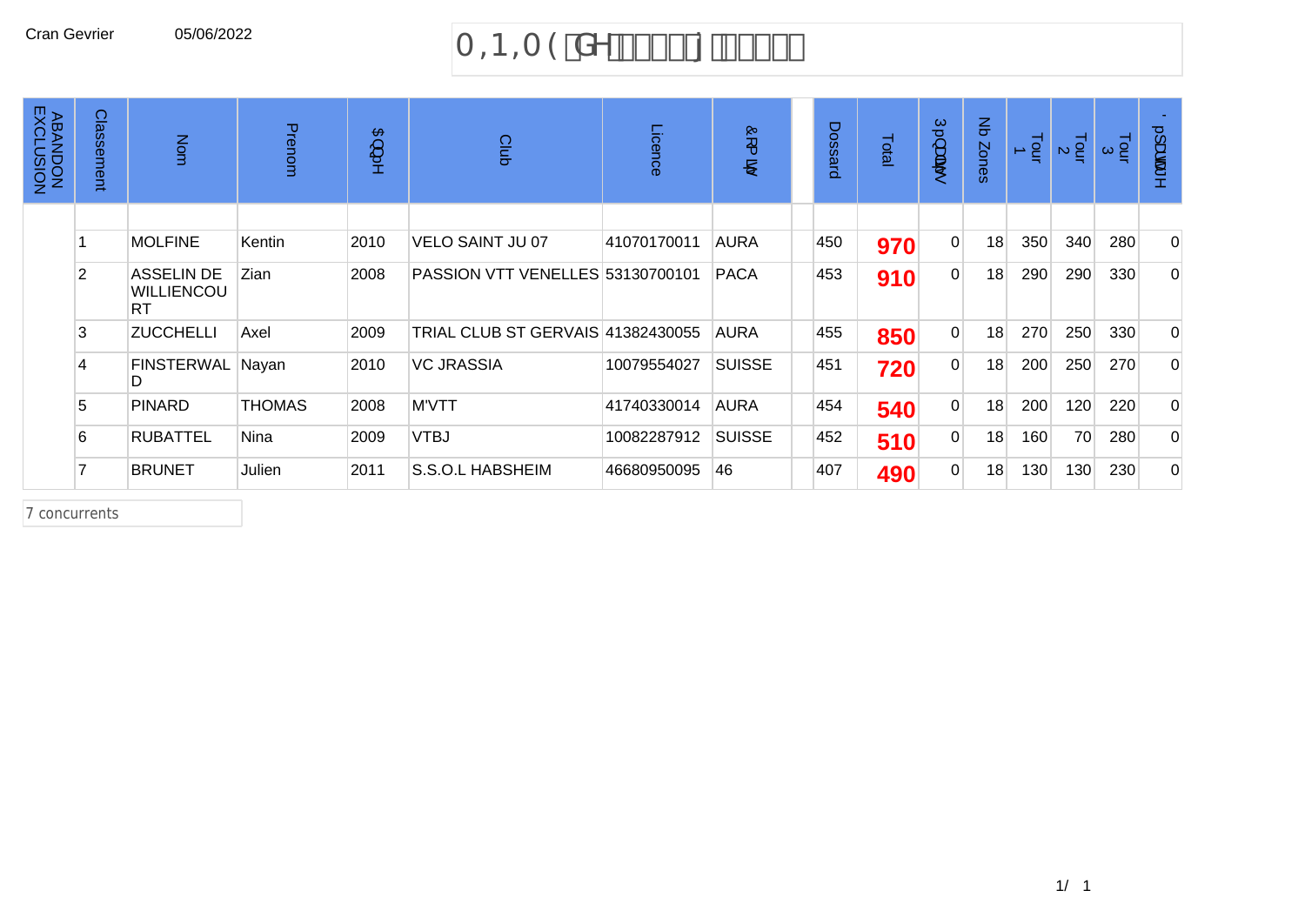# Cran Gevrier 05/06/2022 1 B5H' XY % \$\$ { &\$\$-

| <b>ABANDON<br/>ABANDON</b> | Classement              | Nom                            | Prenom         | $\frac{1}{2}$ | Club                                       | Licence     | òr (<br>$\mathbf{B}^i$ | Dossard | Total | Ú.) apř.<br>t. | Nb Zones | $\overline{5}$ | $\frac{1}{2}$ $\alpha$ | $\frac{1}{2}$ $\alpha$ | $0.1$ adat ^   |
|----------------------------|-------------------------|--------------------------------|----------------|---------------|--------------------------------------------|-------------|------------------------|---------|-------|----------------|----------|----------------|------------------------|------------------------|----------------|
|                            |                         |                                |                |               |                                            |             |                        |         |       |                |          |                |                        |                        |                |
|                            | $\overline{1}$          | <b>BOISSY</b>                  | $P[\dots]$     | 2008          | <b>AC ANNONAY</b>                          | 41071340083 | <b>AURA</b>            | 304     | 1010  | $\overline{0}$ | 18       | 360            | 300                    | 350                    | $\overline{0}$ |
|                            | $\overline{2}$          | <b>SUMMO</b>                   | <b>HUGO</b>    | 2007          | <b>CA PEYMEINADE</b>                       | 53060840356 | <b>PACA</b>            | 314     | 840   | $\overline{0}$ | 18       | 310            | 270                    | 260                    | $\overline{0}$ |
|                            | 3                       | <b>LYARD</b>                   | Hugo           | 2009          | <b>CRAN GEVRIER VTT</b>                    | 41742840218 | <b>AURA</b>            | 307     | 810   | 0              | 18       | 260            | 290                    | 260                    | $\overline{0}$ |
|                            | $\overline{\mathbf{4}}$ | <b>OZIER</b>                   | <b>MAEL</b>    | 2008          | <b>V.C.RUMILLIEN</b>                       | 41740500206 | <b>AURA</b>            | 320     | 790   | $\overline{0}$ | 18       | 230            | 260                    | 300                    | $\overline{0}$ |
|                            | 5                       | <b>JEU</b>                     | Elisa          | 2009          | <b>JURA SUD TRIAL</b>                      | 42390450009 | <b>BFRC</b>            | 313     | 770   | $\overline{0}$ | 18       | 210            | 290                    | 270                    | $\overline{0}$ |
|                            | 6                       | <b>PABIOU</b>                  | Enzo           | 2007          | TRIAL CLUB DES<br><b>CRAMPONS</b>          | 41420020121 | <b>AURA</b>            | 319     | 760   | $\overline{0}$ | 18       | 220            | 260                    | 280                    | $\overline{0}$ |
|                            | $\overline{7}$          | <b>GINDRO</b>                  | Doriane        | 2008          | <b>JURA SUD TRIAL</b>                      | 42390450030 | 42                     | 308     | 730   | $\overline{0}$ | 18       | 290            | 260                    | 180                    | $\overline{0}$ |
|                            | 8                       | <b>HENRIOUD</b>                | <b>DORIAN</b>  | 2007          | <b>KULTURETRIAL</b><br><b>TANINGES</b>     | 41740340012 | <b>AURA</b>            | 312     | 720   | $\overline{0}$ | 18       | 230            | 270                    | 220                    | $\overline{0}$ |
|                            | 9                       | <b>STACHOWIC</b><br>Ζ          | Tom            | 2009          | TRIAL CLUB DES<br><b>CRAMPONS</b>          | 41430030033 | <b>AURA</b>            | 303     | 690   | $\mathbf 0$    | 18       | 210            | 230                    | 250                    | $\overline{0}$ |
|                            | 10                      | <b>EL HADDIOUI</b>             | Nael           | 2009          | AMSL VTT LEYVENS                           | 53060820380 | 53                     | 310     | 690   | $\overline{0}$ | 18       | 240            | 210                    | 240                    | $\overline{0}$ |
|                            | 11                      | <b>EMONET</b>                  | Mathis         | 2009          | <b>CRAN GEVRIER VTT</b>                    | 41742840239 | <b>AURA</b>            | 301     | 640   | $\overline{0}$ | 18       | 200            | 230                    | 210                    | $\overline{0}$ |
|                            | 12                      | <b>REIGNIER</b>                | <b>Bastien</b> | 2005          | <b>CRAN GEVRIER VTT</b>                    | 41740090624 | <b>AURA</b>            | 317     | 630   | $\overline{0}$ | 18       | 190            | 230                    | 210                    | $\overline{0}$ |
|                            | 13                      | <b>GIRARDI</b>                 | Nathan         | 2004          | <b>V.C. ST QUENTIN</b><br><b>FALLAVIER</b> | 41380970207 | <b>AURA</b>            | 315     | 600   | $\overline{0}$ | 18       | 160            | 240                    | 200                    | $\overline{0}$ |
|                            | 14                      | <b>BAURE</b>                   | Hugo           | 2008          | TRIAL CLUB DES<br><b>CRAMPONS.</b>         | 41430030018 | <b>AURA</b>            | 302     | 580   | $\overline{0}$ | 18       | 170            | 180                    | 230                    | $\overline{0}$ |
|                            | 15                      | <b>GFELLER</b>                 | Noemie         | 2008          | <b>VTBJ</b>                                | 10130836917 | <b>SUISSE</b>          | 309     | 530   | $\overline{0}$ | 18       | 130            | 210                    | 190                    | $\overline{0}$ |
|                            | 16                      | <b>MAMODHOU</b><br><b>SSEN</b> | Noah           | 2009          | <b>CRAN GEVRIER VTT</b>                    | 41742840228 | <b>AURA</b>            | 306     | 490   | $\Omega$       | 18       | 160            | 170                    | 160                    | $\overline{0}$ |
|                            | 17                      | <b>PERRIER</b>                 | Þæå—≛^         | 2009          | <b>VELO TRIAL PETIT</b><br><b>COEUR</b>    | 41731400160 | <b>AURA</b>            | 311     | 240   | $\Omega$       | 18       | 70             | 70                     | 100                    | $\overline{0}$ |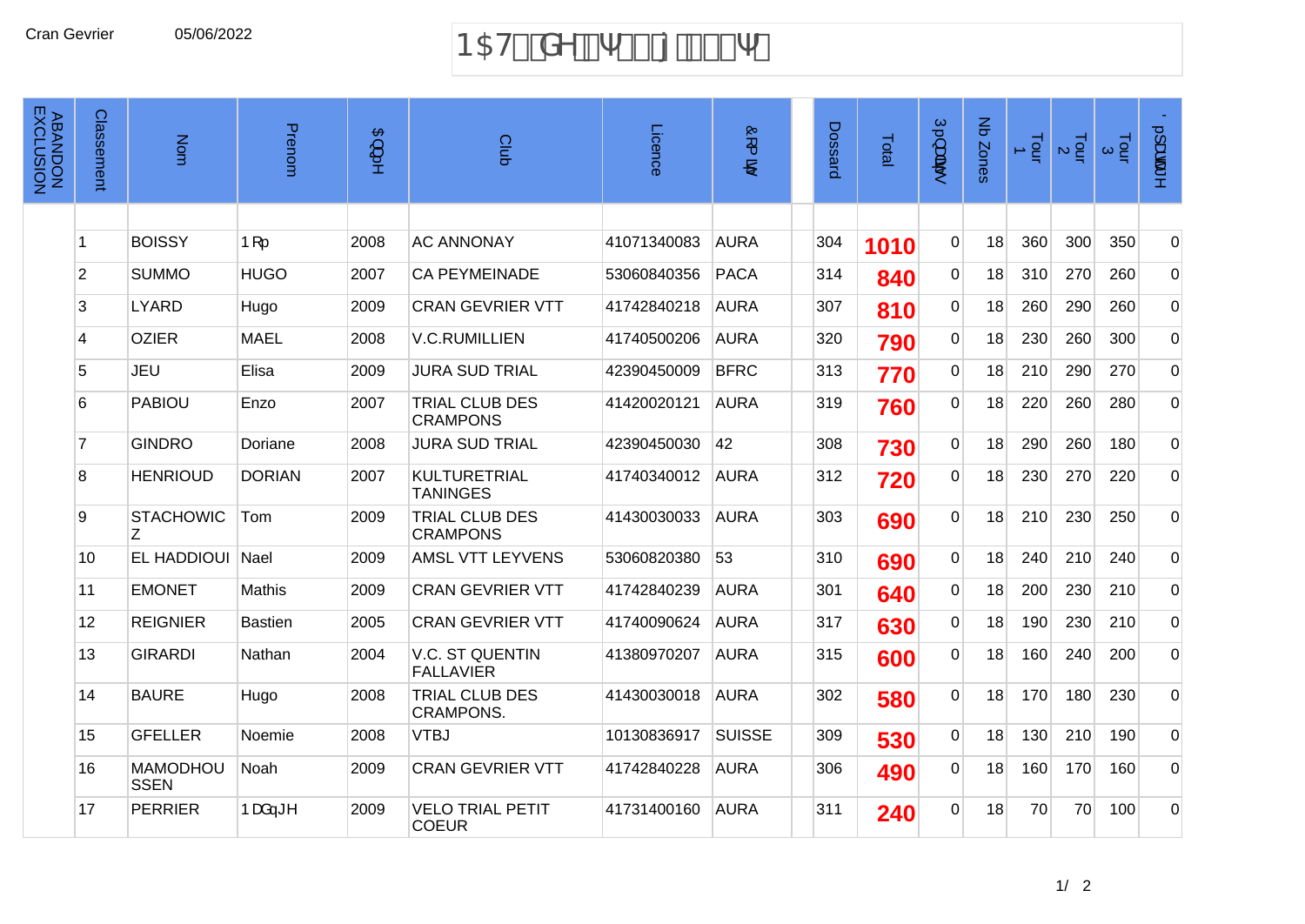**Cran Gevrier** 05/06/2022

#### B5H XY % \$\$ { &\$\$-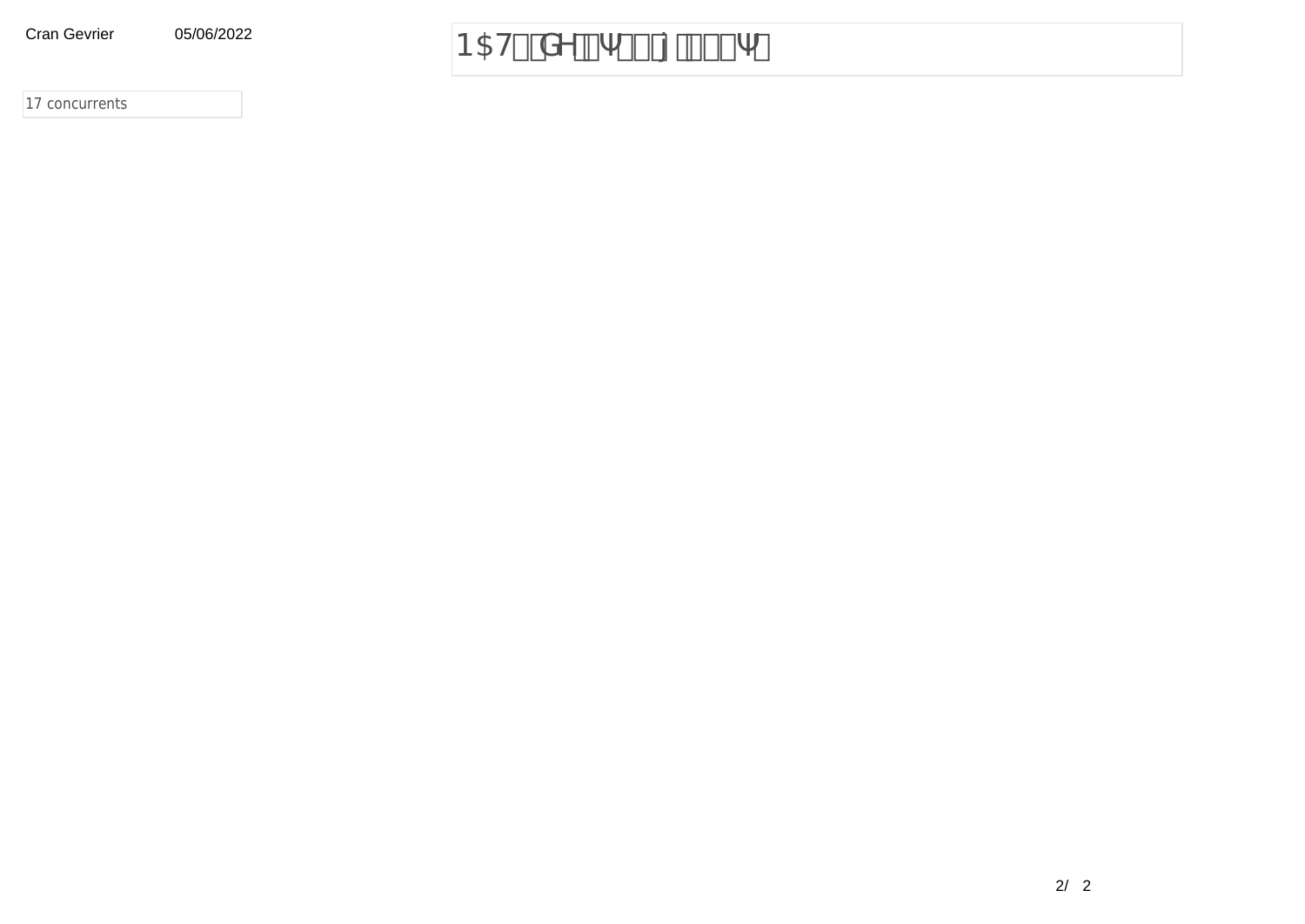# Cran Gevrier 05/06/2022 69B > 5A = B XY & \$%\$ { & \$%

| <b>ABANDON<br/>ABANDON</b> | Classement     | Nom                         | Prenom                   | $\mathbf{B}$<br>پ<br>ţ, | Club                                   | Licence     | Ò<br>∼<br>B)  | Dossard | Total | Ú.}<br>ंद्रीहर<br>te. | $\operatorname{\mathsf{g}}$<br>Zones | Tour<br>$\blacktriangle$ | $\frac{1}{2}$ $\alpha$ | $\frac{1}{2}$ $\alpha$ | 0.1aœ^         |
|----------------------------|----------------|-----------------------------|--------------------------|-------------------------|----------------------------------------|-------------|---------------|---------|-------|-----------------------|--------------------------------------|--------------------------|------------------------|------------------------|----------------|
|                            |                |                             |                          |                         |                                        |             |               |         |       |                       |                                      |                          |                        |                        |                |
|                            |                | VAN DE VEN                  | William                  | 2010                    | <b>VTBJ</b>                            | 10082461094 | <b>SUISSE</b> | 357     | 920   | $\Omega$              | 18                                   | 240                      | 330                    | 350                    | $\overline{0}$ |
|                            | $\overline{2}$ | <b>KAPFER</b>               | Antoine                  | 2010                    | R.T.F. 38                              | 41381250166 | <b>AURA</b>   | 354     | 920   | $\Omega$              | 18                                   | 280                      | 330                    | 310                    | $\overline{0}$ |
|                            | 3              | <b>BUCHER</b>               | Louis                    | 2010                    | <b>VC JURASSIA</b>                     | 10105574275 | <b>SUISSE</b> | 355     | 870   | 0                     | 18                                   | 250                      | 290                    | 330                    | $\overline{0}$ |
|                            | 4              | <b>STAGNITTO</b>            | Lillo                    | 2010                    | R.T.F. 38                              | 41381250168 | <b>AURA</b>   | 353     | 860   | $\overline{0}$        | 18                                   | 270                      | 310                    | 280                    | $\overline{0}$ |
|                            | 5              | <b>REIGNIER</b>             | <b>Nils</b>              | 2010                    | <b>CRAN GEVRIER VTT</b>                | 41742840159 | <b>AURA</b>   | 359     | 660   | 0                     | 18                                   | 200                      | 230                    | 230                    | $\overline{0}$ |
|                            | 6              | <b>REFFO</b>                | $\check{\mathsf{S}}$ . [ | 2011                    | <b>CRAN GEVRIER VTT</b>                | 41742840263 | <b>AURA</b>   | 351     | 650   | $\overline{0}$        | 18                                   | 130                      | 250                    | 270                    | $\overline{0}$ |
|                            |                | LOSSERAND-<br><b>MADOUX</b> | Taho                     | 2010                    | <b>KULTURETRIAL</b>                    | 41740340023 | <b>AURA</b>   | 350     | 570   | $\mathbf 0$           | 18                                   | 140                      | 220                    | 210                    | $\overline{0}$ |
|                            | 8              | <b>DEBENNE</b>              | Clara                    | 2010                    | <b>CRAN GEVRIER VTT</b>                | 41742840193 | <b>AURA</b>   | 360     | 550   | $\overline{0}$        | 18                                   | 120                      | 190                    | 240                    | $\overline{0}$ |
|                            | 9              | <b>DUPONT</b>               | <b>Nino</b>              | 2010                    | <b>VELO SAINT JU 07</b>                | 41070170023 | <b>AURA</b>   | 358     | 420   | $\Omega$              | 18                                   | 180                      | 100                    | 140                    | $\overline{0}$ |
|                            | 10             | <b>GSTALDER</b>             | Gauthier                 | 2013                    | <b>CRAN GEVRIER VTT</b>                | 41742840217 | <b>AURA</b>   | 361     | 300   | $\overline{0}$        | 18                                   | 70                       | 120                    | 110                    | $\overline{0}$ |
|                            | 11             | <b>MENDES</b>               | Lauris                   | 2011                    | A.C. ANNONAY VTT                       | 41071340103 | <b>AURA</b>   | 352     | 280   | $\mathbf 0$           | 18                                   | 110                      | 70                     | 100                    | $\overline{0}$ |
|                            | 12             | <b>CARRIER</b>              | Esteban                  | 2011                    | <b>VELO TRIAL MONT</b><br><b>BLANC</b> | 41740100078 | AURA          | 356     | 230   | $\mathbf 0$           | 18                                   | 100                      | 50                     | 80                     | $\overline{0}$ |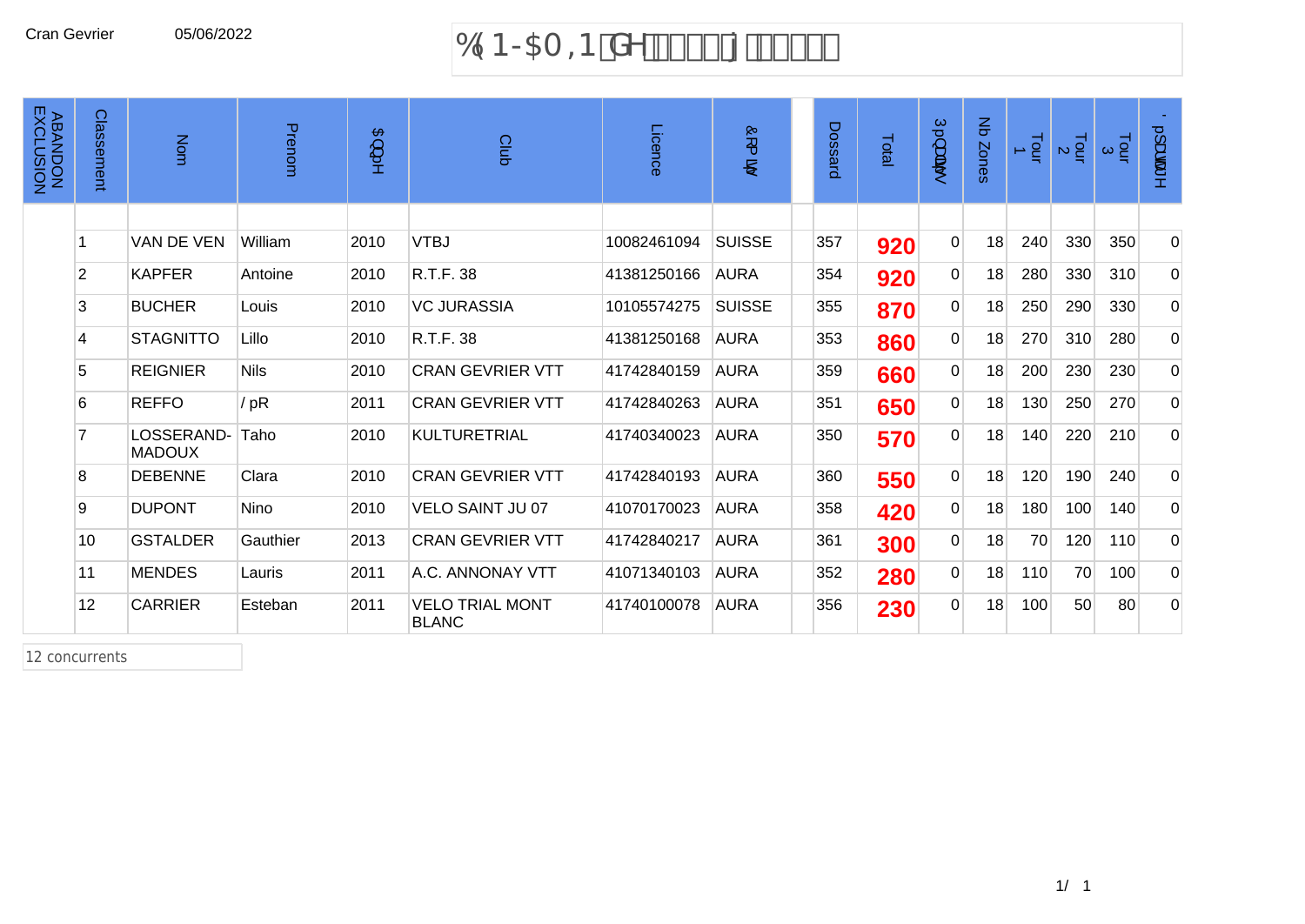#### Cran Gevrier 05/06/2022 B5H& XY % \$\$ {  $8$ \$\$+

| <b>ABANDON<br/>ABANDON</b> | Classement      | Nom              | Prenom                       | $\mathfrak{B}$<br>ţ, | Club                                     | Licence     | Ò<br>$\overline{\phantom{1}}$<br>بھغ | Dossard | Total | Ú.}碑<br>to.    | Nb Zones | $\frac{1}{2}$ | $\frac{1}{2}$ | $\frac{1}{2}$ $\alpha$ | $\ddot{\mathrm{O}}$ .] at cas $\land$ |
|----------------------------|-----------------|------------------|------------------------------|----------------------|------------------------------------------|-------------|--------------------------------------|---------|-------|----------------|----------|---------------|---------------|------------------------|---------------------------------------|
|                            |                 |                  |                              |                      |                                          |             |                                      |         |       |                |          |               |               |                        |                                       |
|                            |                 | <b>FAURE</b>     | $S.$ $\tilde{a}$ a $\lambda$ | 2005                 | <b>VELO SAINT JU 07</b>                  | 41070170010 | <b>AURA</b>                          | 402     | 890   | $\overline{0}$ | 18       | 320           | 270           | 300                    | $\mathbf 0$                           |
|                            | $\overline{2}$  | <b>DELMANN</b>   | Corentin                     | 2007                 | <b>AMLS VTT LEVENS</b>                   | 53060820102 | <b>PACA</b>                          | 401     | 780   | $\overline{0}$ | 18       | 320           | 180           | 280                    | $\overline{0}$                        |
|                            | 3               | <b>EXCOFFIER</b> | Lorick                       | 2006                 | <b>CRAN GEVRIER VTT</b>                  | 41742840074 | <b>AURA</b>                          | 400     | 780   | $\overline{0}$ | 18       | 240           | 260           | 280                    | 0                                     |
|                            | 4               | <b>TORRES</b>    | Morgan                       | 2007                 | A.C. ANNONAY VTT                         | 41071340072 | <b>AURA</b>                          | 405     | 760   | $\overline{0}$ | 18       | 220           | 230           | 310                    | $\overline{0}$                        |
|                            | 5               | <b>DURET</b>     | Hugo                         | 2005                 | <b>TRIAL CLUB ST GERVAIS 41382430042</b> |             | <b>AURA</b>                          | 408     | 710   | $\overline{0}$ | 18       | 270           | 200           | 240                    | $\mathbf 0$                           |
|                            | 6               | <b>FAYARD</b>    | Yannis                       | 2007                 | TRIAL CLUB ST GERVAIS 41382430063        |             | <b>AURA</b>                          | 404     | 600   | $\overline{0}$ | 18       | 220           | 170           | 210                    | $\overline{0}$                        |
|                            | 7               | <b>BILLON</b>    | Jules                        | 2005                 | U.C.H.A.V. PAYS DE<br><b>L'AIN VTT</b>   | 41010400052 | <b>AURA</b>                          | 403     | 570   | $\overline{0}$ | 18       | 140           | 180           | 250                    | $\mathbf 0$                           |
|                            | 8               | <b>GRIGNON</b>   | <b>TITOUAN</b>               | 2006                 | <b>JURA SUD TRIAL</b>                    | 42390450036 | 42                                   | 409     | 560   | $\overline{0}$ | 18       | 200           | 150           | 210                    | $\overline{0}$                        |
|                            | 9               | <b>DUPONT</b>    | Nathan                       | 2007                 | <b>VELO TRIAL PETIT</b><br><b>COEUR</b>  | 41731400070 | <b>AURA</b>                          | 410     | 460   | $\overline{0}$ | 18       | 150           | 140           | 170                    | $\overline{0}$                        |
|                            | 10 <sup>1</sup> | <b>ZUCCHELLI</b> | Lucas                        | 2007                 | <b>TRIAL CLUB ST GERVAIS 41382430057</b> |             | <b>AURA</b>                          | 412     | 250   | $\Omega$       | 18       | 110           | 90            | 50                     | $\overline{0}$                        |
| x                          |                 |                  |                              |                      |                                          |             |                                      |         |       |                |          |               |               |                        |                                       |
|                            |                 | <b>TORDEUX</b>   | Tæ.com                       | 2006                 | <b>CRAN GEVRIER VTT</b>                  | 41742840219 | <b>AURA</b>                          | 406     | 240   | $\Omega$       | 12       | 110           | 130           | $\Omega$               | $\Omega$                              |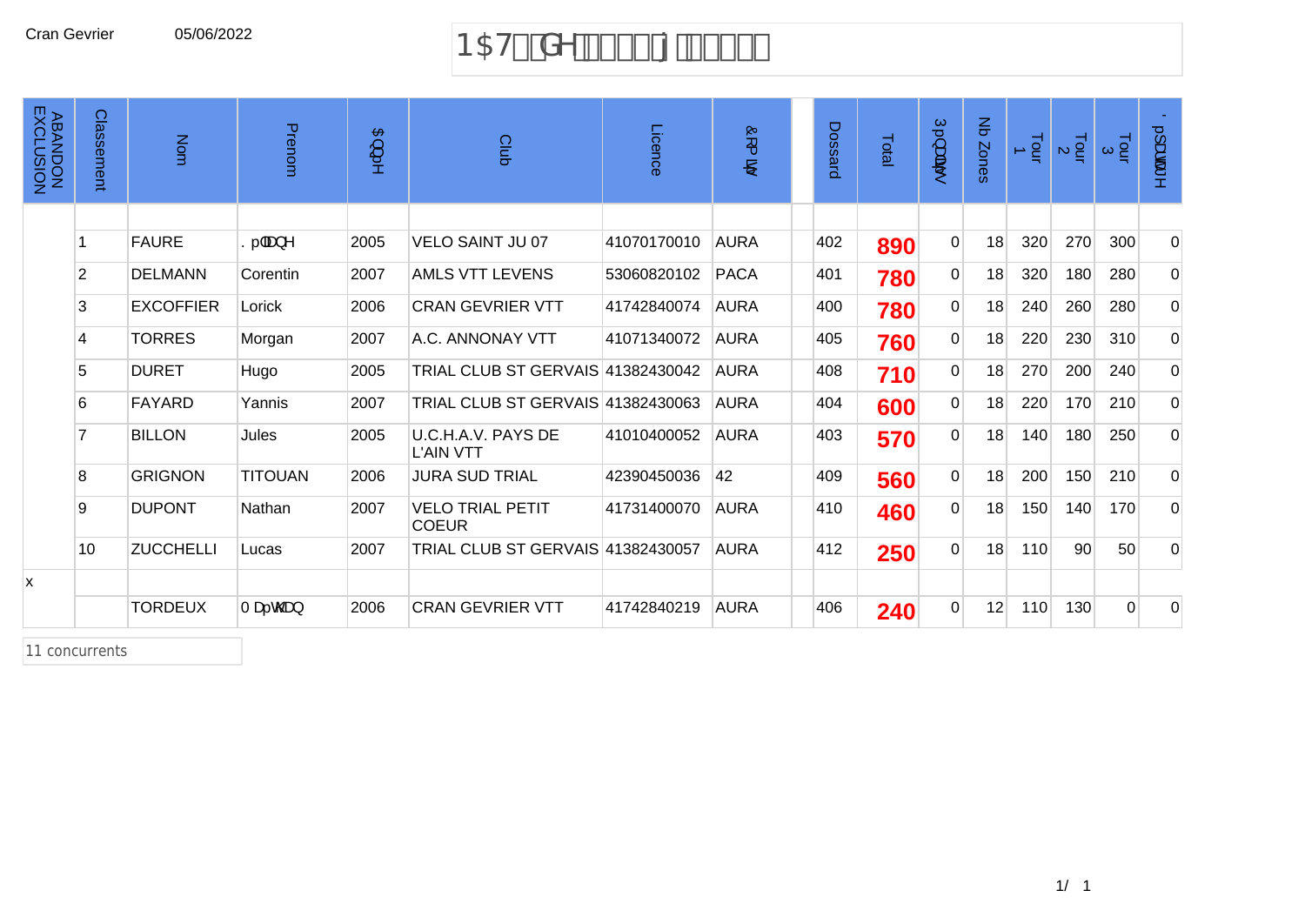#### 7589H XY &\$\$\* { &\$\$+

| <b>ABANDON<br/>ABANDON</b> | Classement     | Nom              | Prenom         | $\mathbf{B}$<br>پ<br>5 | Club                                               | Licence     | Ò<br>$\overline{\phantom{a}}$<br>$\mathbf{P}$ | Dossard | Total | Ú.}æi<br>to.   | $\mathsf{g}% _{T}$<br>Zones | $\frac{1}{2}$ | $\frac{1}{2}$ a | $\frac{1}{9}$ $\approx$ | $\circ$<br>}ada |
|----------------------------|----------------|------------------|----------------|------------------------|----------------------------------------------------|-------------|-----------------------------------------------|---------|-------|----------------|-----------------------------|---------------|-----------------|-------------------------|-----------------|
|                            |                |                  |                |                        |                                                    |             |                                               |         |       |                |                             |               |                 |                         |                 |
|                            |                | <b>GONZALEZ</b>  | Toni           | 2007                   | <b>VELO TRIAL MORON</b>                            | 10034795803 | <b>SUISSE</b>                                 | 508     | 980   | $\Omega$       | 18                          | 330           | 310             | 340                     | $\overline{0}$  |
|                            | 2              | <b>VERNEY</b>    | <b>Bastien</b> | 2007                   | V.V. SAVIGNOLAIS                                   | 41420430157 | <b>AURA</b>                                   | 552     | 920   | 0              | 18                          | 330           | 260             | 330                     | $\Omega$        |
|                            | 3              | AMIZET           | Simon          | 2007                   | <b>HORIZON MONTLUCON</b>                           | 41031430093 | <b>AURA</b>                                   | 554     | 910   | 0              | 18                          | 320           | 270             | 320                     | $\Omega$        |
|                            | 4              | <b>ROY</b>       | Loris          | 2007                   | <b>JURA SUD TRIAL</b>                              | 42390450031 | 42                                            | 556     | 880   | 0              | 18                          | 280           | 270             | 330                     | $\overline{0}$  |
|                            | 5              | <b>LAURENZIO</b> | V. [.          | 2007                   | <b>VELO TRIAL MONT</b><br><b>BLANC</b>             | 41740100029 | <b>AURA</b>                                   | 551     | 830   | $\Omega$       | 18                          | 260           | 250             | 320                     | $\overline{0}$  |
|                            | 6              | <b>JAMAIN</b>    | Titouan        | 2006                   | <b>NATURA SIOULE</b><br><b>INITIATIVES OUTDOOR</b> | 41030020011 | <b>AURA</b>                                   | 555     | 770   | $\overline{0}$ | 18                          | 280           | 220             | 270                     | $\overline{0}$  |
|                            | $\overline{7}$ | <b>HOFER</b>     | Yannis         |                        | RV VORDEMWALD-<br><b>SUISSE</b>                    | 10034795601 | <b>SUISSE</b>                                 | 557     | 700   | $\overline{0}$ | 18                          | 220           | 300             | 180                     | $\Omega$        |
|                            | 8              | <b>BELLANTI</b>  | Louca          | 2007                   | <b>CRAN GEVRIER VTT</b>                            | 41742840210 | <b>AURA</b>                                   | 553     | 670   | $\Omega$       | 18                          | 270           | 210             | 190                     | $\Omega$        |
|                            | 9              | <b>SOLER</b>     | Alix           | 2006                   | VELO SAINT JU 07                                   | 41070170015 | <b>AURA</b>                                   | 550     | 370   | 0              | 18                          | 110           | 120             | 140                     | $\Omega$        |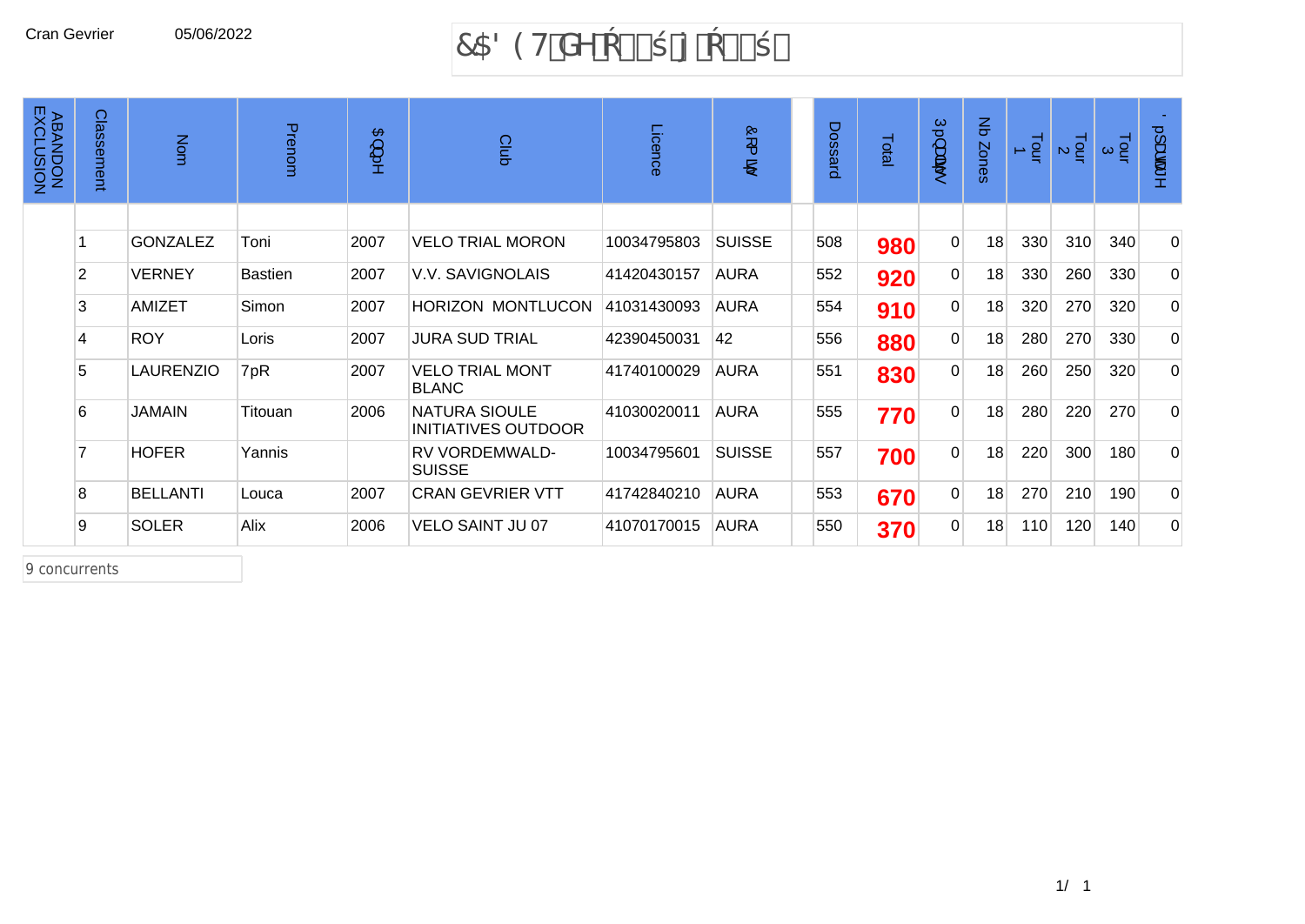# Cran Gevrier 05/06/2022 B5H%XY % \$\$ { 8\$\$)

| <b>ABANDON<br/>ABANDON</b> | Classement     | Nom                               | Prenom         | $\mathfrak{B}$ ) | Club                                               | Licence     | Ò<br>$\overline{\phantom{1}}$<br>$\mathbf{B}$ | Dossard | Total | Ú.}æ<br>te.    | $\operatorname{\mathsf{g}}$<br>Zones | $\frac{1}{9}$ | $\frac{1}{2}$ $\alpha$ | $\frac{1}{9}$ $\alpha$ | $\ddot{\mathrm{O}}$ . ] $\mathrm{diag} \wedge$ |
|----------------------------|----------------|-----------------------------------|----------------|------------------|----------------------------------------------------|-------------|-----------------------------------------------|---------|-------|----------------|--------------------------------------|---------------|------------------------|------------------------|------------------------------------------------|
|                            |                |                                   |                |                  |                                                    |             |                                               |         |       |                |                                      |               |                        |                        |                                                |
|                            |                | <b>RICHIERO</b>                   | Ü. { ã         | 1999             | <b>CRAN GEVRIER VTT</b>                            | LJ          | <b>AURA</b>                                   | 513     | 1040  | $\overline{0}$ | 18                                   | 350           | 360                    | 330                    | $\overline{0}$                                 |
|                            | $\overline{2}$ | <b>PABIOU</b>                     | Johan          | 2003             | <b>TRIAL CLUB DES</b><br><b>CRAMPONS</b>           | 41420020102 | <b>AURA</b>                                   | 510     | 1010  | $\overline{0}$ | 18                                   | 330           | 330                    | 350                    | $\Omega$                                       |
|                            | 3              | <b>JALLIFIER</b><br><b>ARDENT</b> | <b>Nicolas</b> | 1994             | RTF38                                              | LJ          | <b>AURA</b>                                   | 501     | 870   | $\overline{0}$ | 18                                   | 270           | 300                    | 300                    | $\overline{0}$                                 |
|                            | $\overline{4}$ | <b>JAILLET</b>                    | Ü.{ ã          | 2000             | TRIAL CLUB ST GERVAIS 41382430005                  |             | <b>AURA</b>                                   | 507     | 790   | $\overline{0}$ | 18                                   | 270           | 220                    | 300                    | $\overline{0}$                                 |
|                            | 5              | <b>MENDES</b>                     | Joanis         | 2004             | A.C. ANNONAY VTT                                   | 41071340102 | <b>AURA</b>                                   | 502     | 710   | $\overline{0}$ | 18                                   | 230           | 250                    | 230                    | $\overline{0}$                                 |
|                            | 6              | <b>DURAND</b>                     | Robinson       | 1998             | <b>TROLLSPORT TRIAL</b>                            | 41691030033 | <b>AURA</b>                                   | 506     | 700   | $\overline{0}$ | 18                                   | 210           | 220                    | 270                    | $\overline{0}$                                 |
|                            |                | <b>HERLEVIN</b>                   | Julien         | 2004             | <b>KULTURETRIAL</b><br><b>TANINGES</b>             | 41740340004 | <b>AURA</b>                                   | 500     | 640   | $\overline{0}$ | 18                                   | 200           | 190                    | 250                    | $\Omega$                                       |
|                            | 8              | <b>BEOLET</b>                     | Alec           | 2005             | <b>ROC VTT</b>                                     | 41383300091 | <b>AURA</b>                                   | 511     | 630   | $\overline{0}$ | 18                                   | 210           | 180                    | 240                    | $\overline{0}$                                 |
|                            | 9              | <b>CHAIX</b>                      | Lucie          | 2003             | R.T.F. 38                                          | 41381250031 | <b>AURA</b>                                   | 503     | 570   | $\overline{0}$ | 18                                   | 210           | 210                    | 150                    | $\overline{0}$                                 |
|                            | 10             | <b>JAMAIN</b>                     | Doriane        | 2005             | <b>NATURA SIOULE</b><br><b>INITIATIVES OUTDOOR</b> | 41030020010 | <b>AURA</b>                                   | 504     | 440   | $\Omega$       | 18                                   | 180           | 100                    | 160                    | $\Omega$                                       |
| x                          |                |                                   |                |                  |                                                    |             |                                               |         |       |                |                                      |               |                        |                        |                                                |
|                            |                | <b>VIAL</b>                       | Yanis          | 2005             | R.T.F. 38                                          | 41381250035 | <b>AURA</b>                                   | 505     | 140   | $\Omega$       | 6                                    | 140           | $\mathbf{0}$           | $\Omega$               | 0                                              |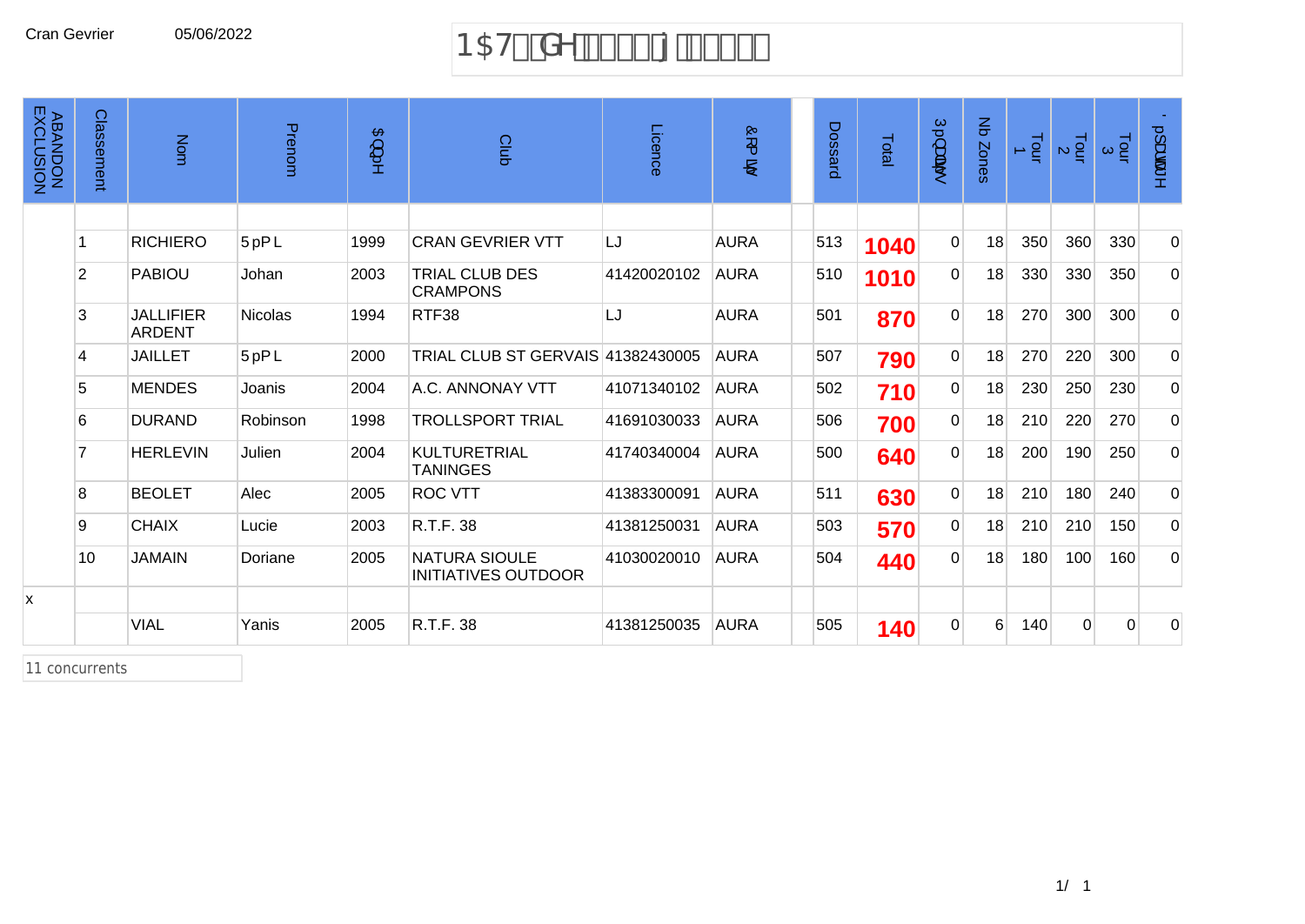# Cran Gevrier 05/06/2022  $\rightarrow$  B=CF  $XY$  &\$\$( { &\$\$)

| <b>ABANDON<br/>ABANDON</b> | Classement     | Nom                              | Prenom  | $\mathfrak{B}$<br>$\Rightarrow$ | Club                                   | Licence     | Ò<br>$\overline{\phantom{0}}$<br>$P^2$ | Dossard | Total | $\subset$<br>سيته<br>क्षेत्र<br>to. | $\mathbf{\Xi}$<br>Zones | $\frac{1}{2}$ | $\frac{1}{2}$ | $\frac{1}{2}$ $\alpha$ | $\overline{O}$<br>ىپ<br>க்கு<br>8 |
|----------------------------|----------------|----------------------------------|---------|---------------------------------|----------------------------------------|-------------|----------------------------------------|---------|-------|-------------------------------------|-------------------------|---------------|---------------|------------------------|-----------------------------------|
|                            |                |                                  |         |                                 |                                        |             |                                        |         |       |                                     |                         |               |               |                        |                                   |
|                            |                | <b>NEGRINI</b>                   | Michel  | 2006                            | X. [[ ÁÔ  `àÁÔ[ ` ¦{ æ̂^` ¦            | 10031684729 | <b>ITALIE</b>                          | 653     | 1050  | $\overline{0}$                      | 18                      | 340           | 350           | 360                    | $\overline{0}$                    |
|                            | $\overline{2}$ | <b>SABATIER</b><br><b>JOUHET</b> | Esteban | 2006                            | LA MOTTE SERVOLEX<br><b>CYCLISM</b>    | 41731430419 | <b>AURA</b>                            | 654     | 670   | $\overline{0}$                      | 18                      | 220           | 220           | 230                    | $\Omega$                          |
|                            | 3              | <b>HENRIOUD</b>                  | Paul    | 2004                            | <b>KULTURETRIAL</b><br><b>TANINGES</b> | 41740340005 | <b>AURA</b>                            | 651     | 510   | $\overline{0}$                      | 18                      | 170           | 120           | 220                    | $\overline{0}$                    |
|                            | $\overline{4}$ | JEU                              | Ü. { ã  | 2005                            | <b>JURA SUD TRIAL</b>                  | 42390450004 | <b>BFRC</b>                            | 655     | 480   | $\overline{0}$                      | 18                      | 160           | 210           | 110                    | $\overline{0}$                    |
| x                          |                |                                  |         |                                 |                                        |             |                                        |         |       |                                     |                         |               |               |                        |                                   |
|                            |                | LELEU                            | Paul    | 2004                            | <b>KULTURETRIAL</b><br><b>TANINGES</b> | 41740340002 | <b>AURA</b>                            | 650     | 170   | $\overline{0}$                      | 12                      | 90            | 80            | $\Omega$               | $\overline{0}$                    |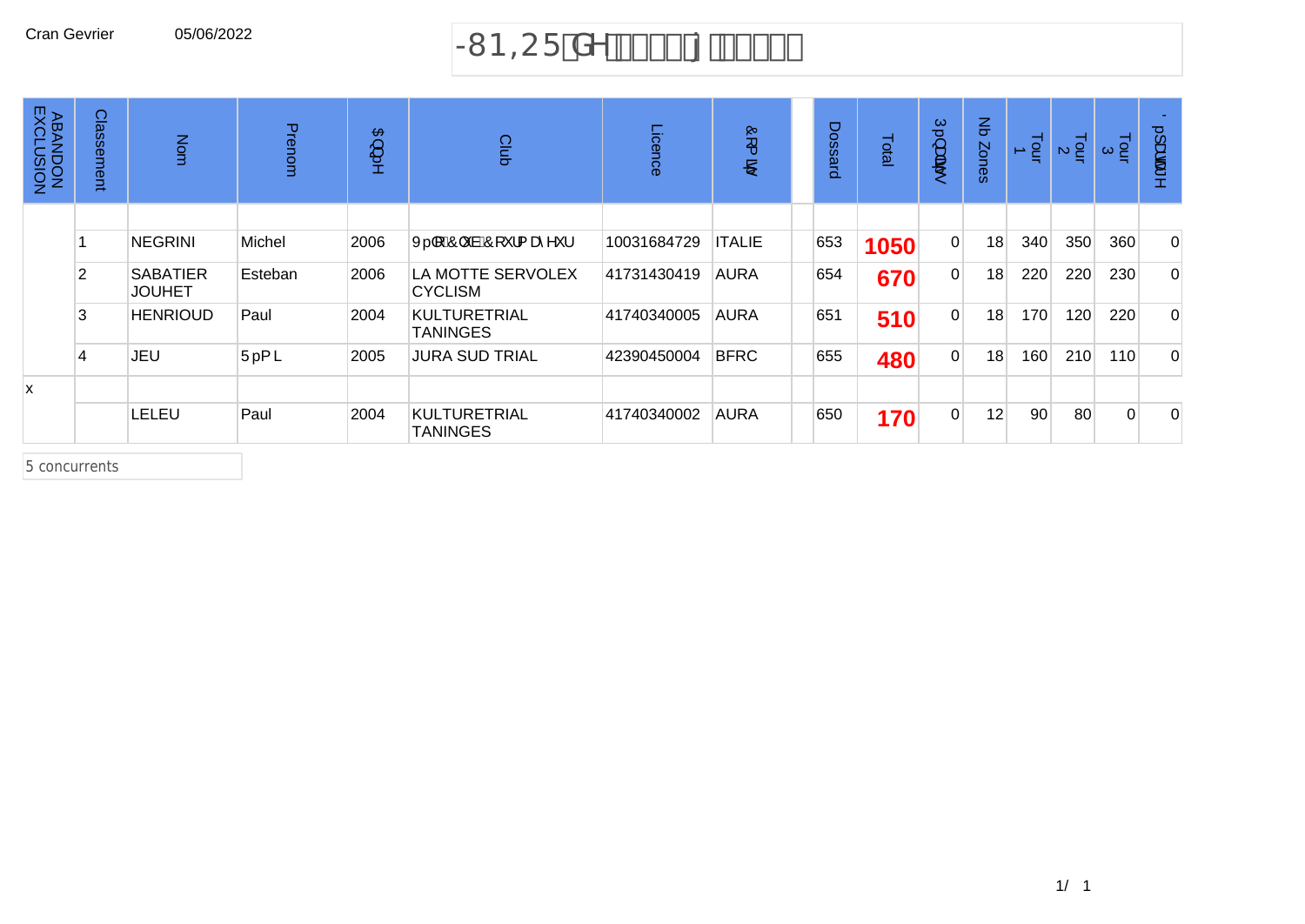#### Cran Gevrier 05/06/2022 (;3(57GHj

| <b>ABANDON<br/>ABANDON</b> | Classement     | Nom              | Prenom                   | $\mathfrak{B}$ ) | Club                                    | Licence     | ÖL<br>B,      | Dossard | Total | $\tilde{U},\}$<br>क्षेत्र | $\mathbf{g}$<br>Zones | $\frac{1}{9}$ | $\frac{1}{2}$ a | $\frac{1}{9}$ $\alpha$ | 0.1aca*        |
|----------------------------|----------------|------------------|--------------------------|------------------|-----------------------------------------|-------------|---------------|---------|-------|---------------------------|-----------------------|---------------|-----------------|------------------------|----------------|
|                            |                |                  |                          |                  |                                         |             |               |         |       |                           |                       |               |                 |                        |                |
|                            |                | <b>DUNANT</b>    | $\tilde{S}$ f&           | 1991             | <b>CRAN GEVRIER VTT</b>                 | 41742840033 | <b>AURA</b>   | 601     | 900   | $\overline{0}$            | 18                    | 280           | 310             | 310                    | $\overline{0}$ |
|                            | $\overline{2}$ | <b>DUNANT</b>    | <b>YANN</b>              | 1993             | <b>CRAN GEVRIER VTT</b>                 | LJ          | <b>AURA</b>   | 604     | 860   | $\overline{0}$            | 18                    | 260           | 320             | 280                    | $\overline{0}$ |
|                            | 3              | <b>BARRUCAND</b> | $\check{\mathsf{S}}$ . [ | 2001             | <b>CRAN GEVRIER VTT</b>                 | 41742840125 | <b>AURA</b>   | 603     | 820   | $\overline{0}$            | 18                    | 220           | 290             | 310                    | $\overline{0}$ |
|                            | 4              | <b>BOURGETEA</b> | Gauvain                  | 1992             | <b>CRAN GEVRIER VTT</b>                 | 41742840238 | <b>AURA</b>   | 608     | 730   | $\overline{0}$            | 18                    | 190           | 280             | 260                    | $\overline{0}$ |
|                            | 5              | <b>MORAND</b>    | Valentin                 | 2003             | <b>VELO TRIAL MONT</b><br><b>BLANC</b>  | 41740100048 | <b>AURA</b>   | 606     | 630   | $\overline{0}$            | 18                    | 200           | 190             | 240                    | $\overline{0}$ |
|                            | 6              | <b>VERNEY</b>    | Thomas                   | 2003             |                                         | 41420430558 | <b>AURA</b>   | 600     | 500   | $\overline{0}$            | 18                    | 120           | 180             | 200                    | $\overline{0}$ |
|                            |                | <b>JOURDAN</b>   | ÔQ4 …                    | 2000             | <b>CRAN GEVRIER VTT</b>                 | 41742840101 | <b>AURA</b>   | 602     | 390   | $\overline{0}$            | 18                    | 90            | 150             | 150                    | $\overline{0}$ |
|                            | 8              | <b>LEDOUX</b>    | Thibault                 | 1995             | <b>VELO TRIAL PETIT</b><br><b>COEUR</b> | 41731400200 | <b>AURA</b>   | 605     | 340   | $\overline{0}$            | 18                    | 110           | 90              | 140                    | $\overline{0}$ |
|                            | 9              | <b>THIRION</b>   | Gaspard                  | 1997             | <b>REMIREMONT</b>                       | 46881010337 | <b>VOSGES</b> | 607     | 270   | $\overline{0}$            | 18                    | 70            | 70              | 130                    | $\overline{0}$ |
|                            | 10             | <b>PERRET</b>    | Marco                    | 2002             | <b>VELO TRIAL PETIT</b><br><b>COEUR</b> | 41731400128 | <b>AURA</b>   | 609     | 250   | $\overline{0}$            | 18                    | 70            | 70              | 110                    | $\overline{0}$ |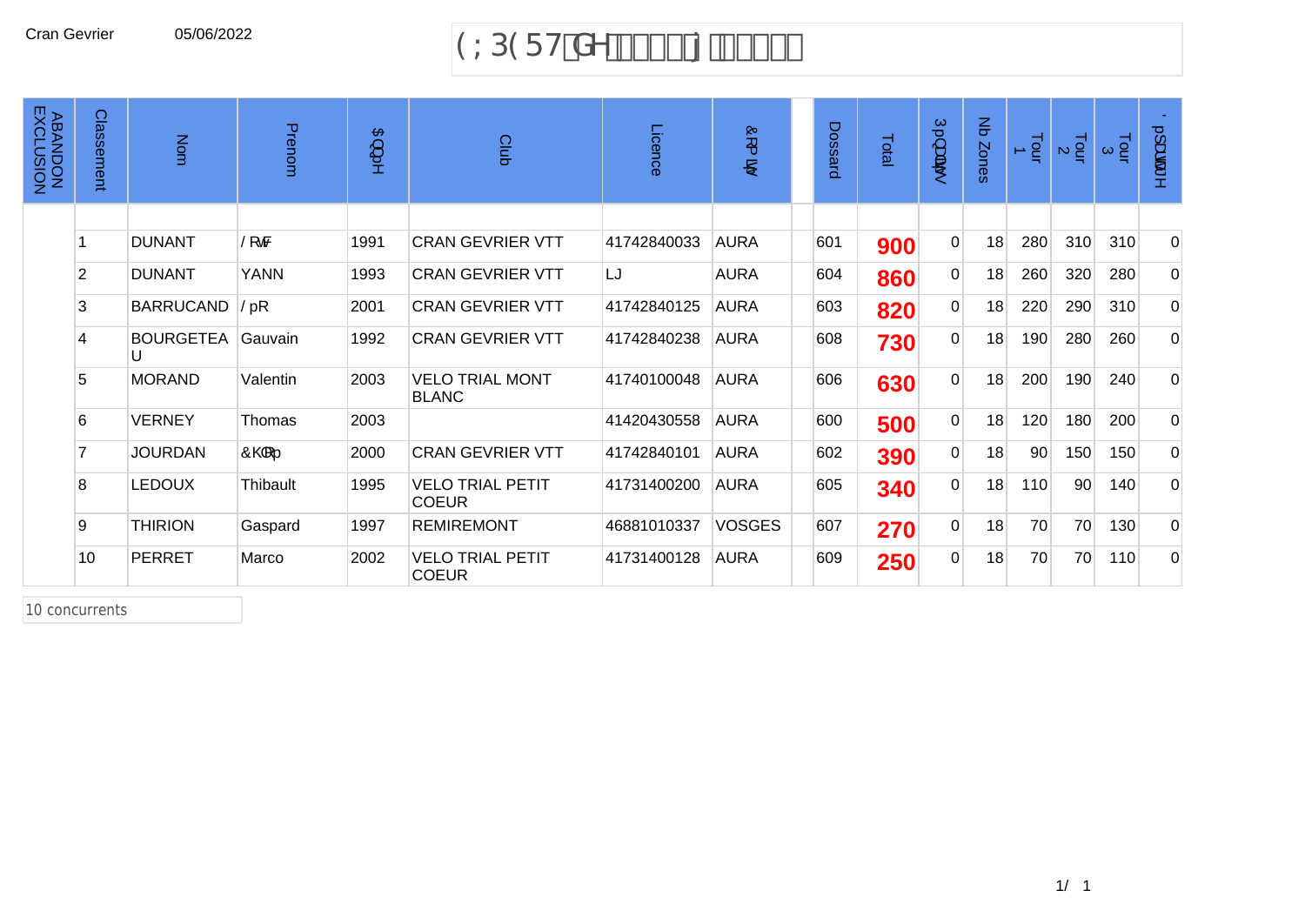#### Cran Gevrier 05/06/2022 (19/2010) 9 and 19 and 19 and 19 and 19 and 19 and 19 and 19 and 19 and 19 and 19 and 1

| <b>ABANDON<br/>ABANDON</b> | Classement     | Nom                            | Prenom                   | $\langle \text{B} \rangle$<br>.<br>:> | Club                                    | Licence     | Ó<br>$\overline{\phantom{a}}$<br>$\mathbf{P}^i$ | Dossard | Total            | $U.\lambda$ apā<br>$\bullet$ | Nb Zones | $\frac{1}{2}$ | $\frac{1}{2}$ a | $\frac{1}{9}$ $\alpha$ | $0.1$ adat $\sim$ |
|----------------------------|----------------|--------------------------------|--------------------------|---------------------------------------|-----------------------------------------|-------------|-------------------------------------------------|---------|------------------|------------------------------|----------|---------------|-----------------|------------------------|-------------------|
|                            |                |                                |                          |                                       |                                         |             |                                                 |         |                  |                              |          |               |                 |                        |                   |
|                            |                | <b>GRILLON</b>                 | Louis                    | 1999                                  | TRIAL CLUB ST GERVAIS 41031430117       |             | <b>AURA</b>                                     | 711     | 950              | $\mathbf 0$                  | 18       | 270           | 350             | 330                    | $\overline{0}$    |
|                            | $\overline{2}$ | <b>CHARRA</b>                  | Nathan                   | 2000                                  | <b>VELO SAINT JU 07</b>                 | 41070170001 | <b>AURA</b>                                     | 702     | 930              | $\Omega$                     | 18       | 300           | 280             | 350                    | $\overline{0}$    |
|                            | 3              | <b>JANIN</b>                   | Arnaud                   | 2000                                  | <b>CRAN GEVRIER VTT</b>                 | 41742840079 | <b>AURA</b>                                     | 710     | 660              | $\overline{0}$               | 18       | 170           | 240             | 250                    | $\overline{0}$    |
|                            | 4              | <b>CAVAGNA</b>                 | Arthur                   | 2004                                  | <b>HORIZON MONTLUCON</b>                | 41031430022 | <b>AURA</b>                                     | 709     | 540              | $\overline{0}$               | 18       | 150           | 180             | 210                    | $\overline{0}$    |
|                            | 5              | <b>POUDRET</b>                 | $V@$ .                   | 1996                                  | <b>HORIZON MONTLUCON</b>                | 41031430233 | <b>AURA</b>                                     | 712     | 480              | $\overline{0}$               | 18       | 130           | 120             | 230                    | $\overline{0}$    |
|                            | 6              | <b>BERCHIATTI</b>              | Robin                    | 2005                                  | <b>CRAN GEVRIER VTT</b>                 | 41742840092 | <b>AURA</b>                                     | 707     | 470              | $\Omega$                     | 18       | 210           | 160             | 100                    | $\overline{0}$    |
|                            | 7              | JEU                            | <b>Thomas</b>            |                                       | <b>JURA SUD TRIAL</b>                   | 42390450005 | <b>BFRC</b>                                     | 708     | 400              | $\Omega$                     | 18       | 100           | 130             | 170                    | $\overline{0}$    |
|                            | 8              | <b>GACHET</b><br><b>MAUROZ</b> | Dylan                    | 2005                                  | <b>VELO TRIAL PETIT</b><br><b>COEUR</b> | 41731400155 | <b>AURA</b>                                     | 704     | 390              | $\overline{0}$               | 18       | 100           | 110             | 180                    | $\overline{0}$    |
|                            | 9              | <b>MONCHAL</b>                 | Alexandre                | 2001                                  | LA MOTTE SERVOLEX<br><b>CYCLISM</b>     | 41731430417 | <b>AURA</b>                                     | 706     | 270              | $\Omega$                     | 18       | 100           | 70              | 100                    | $\Omega$          |
|                            | 10             | <b>CHANUT</b>                  | Tæ.[                     | 2003                                  | R.T.F. 38                               | 41381250128 | <b>AURA</b>                                     | 705     | 270              | $\overline{0}$               | 18       | 80            | 100             | 90 <sup>°</sup>        | $\overline{0}$    |
|                            | 11             | <b>CASUCCIO</b>                | <b>Nicolas</b>           | 1996                                  | <b>SAINT GERVAIS</b>                    | 41382430091 | <b>AURA</b>                                     | 703     | 240              | $\mathbf 0$                  | 18       | 70            | 80              | 90 <sup>°</sup>        | $\overline{0}$    |
|                            | 12             | <b>CHOMETY</b>                 | Mathias                  | 2000                                  | KULTURETRIAL<br><b>TANINGES</b>         | 41740340009 | <b>AURA</b>                                     | 700     | 140              | $\Omega$                     | 18       | 40            | 50              | 50                     | $\overline{0}$    |
|                            | 13             | <b>GUERNIER</b>                | Jean                     | 2000                                  | <b>VELO TRIAL MONT</b><br><b>BLANC</b>  | 41740100008 | <b>AURA</b>                                     | 701     | 110              | $\mathbf 0$                  | 18       | 30            | 10              | 70                     | $\overline{0}$    |
| X                          |                |                                |                          |                                       |                                         |             |                                                 |         |                  |                              |          |               |                 |                        |                   |
|                            |                | <b>GODDE</b>                   | $ S_{\cdot\cdot} $ æ $ $ | 1997                                  | <b>CRAN GEVRIER VTT</b>                 | 41742840023 | <b>AURA</b>                                     | 713     | $\boldsymbol{0}$ | $\mathbf{0}$                 | $\Omega$ | $\Omega$      | $\overline{0}$  | $\Omega$               | 0                 |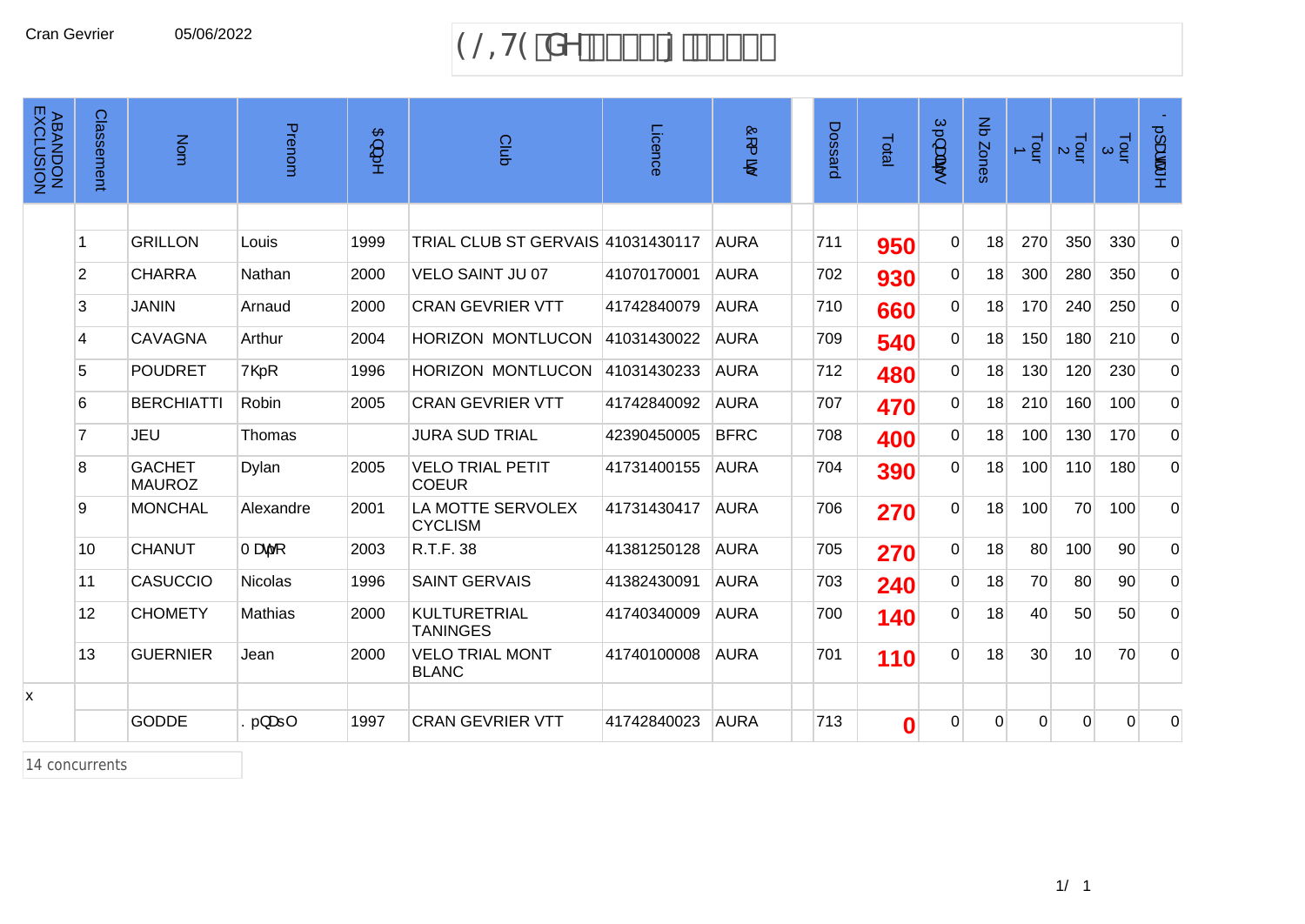#### Feminine

| <b>ABANDON<br/>ABANDON</b> | Classement     | Categorie       | Nom                            | Prenom                | $\mathbb{B}\}$<br>ţ. | Club                                                         | Licence     | ór (<br>$\mathbf{e}$ | Dossard | Total | Nb Zones | Ú.}a#ã.•     | $\frac{1}{2}$ | $\frac{1}{2}$ $\alpha$ | $\frac{1}{9}$ $\frac{3}{9}$ | $0.1$ ææ*      |
|----------------------------|----------------|-----------------|--------------------------------|-----------------------|----------------------|--------------------------------------------------------------|-------------|----------------------|---------|-------|----------|--------------|---------------|------------------------|-----------------------------|----------------|
|                            |                |                 |                                |                       |                      |                                                              |             |                      |         |       |          |              |               |                        |                             |                |
|                            |                | <b>EXPERT</b>   | <b>JOURDAN</b>                 | $\hat{O}$ of $\ldots$ | 2000                 | <b>CRAN GEVRIER</b><br>VTT                                   | 41742840101 | <b>AURA</b>          | 602     | 390   | 18       | $\mathbf 0$  | 90            | 150                    | 150                         | $\mathbf 0$    |
|                            | $\overline{2}$ | <b>CADET</b>    | <b>SOLER</b>                   | Alix                  | 2006                 | <b>VELO SAINT JU 07</b>                                      | 41070170015 | <b>AURA</b>          | 550     | 370   | 18       | $\Omega$     | 110           | 120                    | 140                         | 0              |
|                            | 3              | <b>NAT1</b>     | <b>CHAIX</b>                   | Lucie                 | 2003                 | R.T.F. 38                                                    | 41381250031 | <b>AURA</b>          | 503     | 570   | 18       | $\Omega$     | 210           | 210                    | 150                         | 0              |
|                            | 4              | <b>NAT1</b>     | <b>JAMAIN</b>                  | Doriane               | 2005                 | <b>NATURA SIOULE</b><br><b>INITIATIVES</b><br><b>OUTDOOR</b> | 41030020010 | <b>AURA</b>          | 504     | 440   | 18       | $\Omega$     | 180           | 100                    | 160                         | 0              |
|                            | 5              | <b>MINIME</b>   | <b>RUBATTEL</b>                | Nina                  | 2009                 | <b>VTBJ</b>                                                  | 10082287912 | <b>SUISSE</b>        | 452     | 510   | 18       | $\Omega$     | 160           | 70                     | 280                         | $\mathbf 0$    |
|                            | 6              | <b>BENJAMIN</b> | <b>DEBENNE</b>                 | Clara                 | 2010                 | <b>CRAN GEVRIER</b><br><b>VTT</b>                            | 41742840193 | <b>AURA</b>          | 360     | 550   | 18       | $\mathbf{0}$ | 120           | 190                    | 240                         | 0              |
|                            | 7              | <b>NAT3</b>     | JEU                            | Elisa                 | 2009                 | <b>JURA SUD TRIAL</b>                                        | 42390450009 | <b>BFRC</b>          | 313     | 770   | 18       | $\Omega$     | 210           | 290                    | 270                         | $\mathbf 0$    |
|                            | 8              | <b>NAT3</b>     | <b>GFELLER</b>                 | Noemie                | 2008                 | <b>VTBJ</b>                                                  | 10130836917 | <b>SUISSE</b>        | 309     | 530   | 18       | $\mathbf{0}$ | 130           | 210                    | 190                         | $\mathbf 0$    |
|                            | 9              | <b>NAT3</b>     | <b>PERRIER</b>                 | Þæå—≛^                | 2009                 | <b>VELO TRIAL PETIT</b><br><b>COEUR</b>                      | 41731400160 | <b>AURA</b>          | 311     | 240   | 18       | $\mathbf{0}$ | 70            | 70                     | 100                         | 0              |
|                            | 10             | <b>PUPILLE</b>  | VAN DE VEN                     | Artemise              | 2012                 | <b>VTBJ</b>                                                  | 10101211602 | <b>SUISSE</b>        | 253     | 720   | 18       | $\mathbf{0}$ | 200           | 250                    | 270                         | 0              |
|                            | 11             | <b>DETENTE</b>  | <b>VILLARS</b>                 | Jalane                | 2005                 | <b>RTF 38</b>                                                | 41381250169 | <b>AURA</b>          | 203     | 750   | 18       | $\mathbf{0}$ | 190           | 260                    | 300                         | $\overline{0}$ |
|                            | 12             | <b>DETENTE</b>  | <b>SARZI</b><br><b>SARTORI</b> | <b>Stessy</b>         | 2007                 | <b>AMSL FREJUS VTT</b>                                       | 53831020674 | 53                   | 215     | 560   | 18       | $\mathbf 0$  | 150           | 210                    | 200                         | 0              |
|                            | 13             | <b>DETENTE</b>  | <b>BUTTY</b>                   | Mae                   | 2011                 | <b>VTBJ</b>                                                  | 10107737779 | <b>SUISSE</b>        | 211     | 510   | 18       | $\Omega$     | 180           | 140                    | 190                         | 0              |
|                            | 14             | <b>DETENTE</b>  | <b>EMONET</b>                  | Isaline               | 2011                 | <b>CRAN GEVRIER</b><br>VTT                                   | 41742840253 | <b>AURA</b>          | 202     | 500   | 18       | 0            | 150           | 170                    | 180                         | 0              |
|                            | 15             | <b>POUSSIN</b>  | <b>RUEL</b>                    | $P[ = \{$ $\delta$    | 2015                 | TRIAL CLUB ST<br><b>GERVAIS</b>                              | 41382430083 | <b>AURA</b>          | 6       | 350   | 18       | $\mathbf{0}$ | 100           | 140                    | 110                         | 0              |